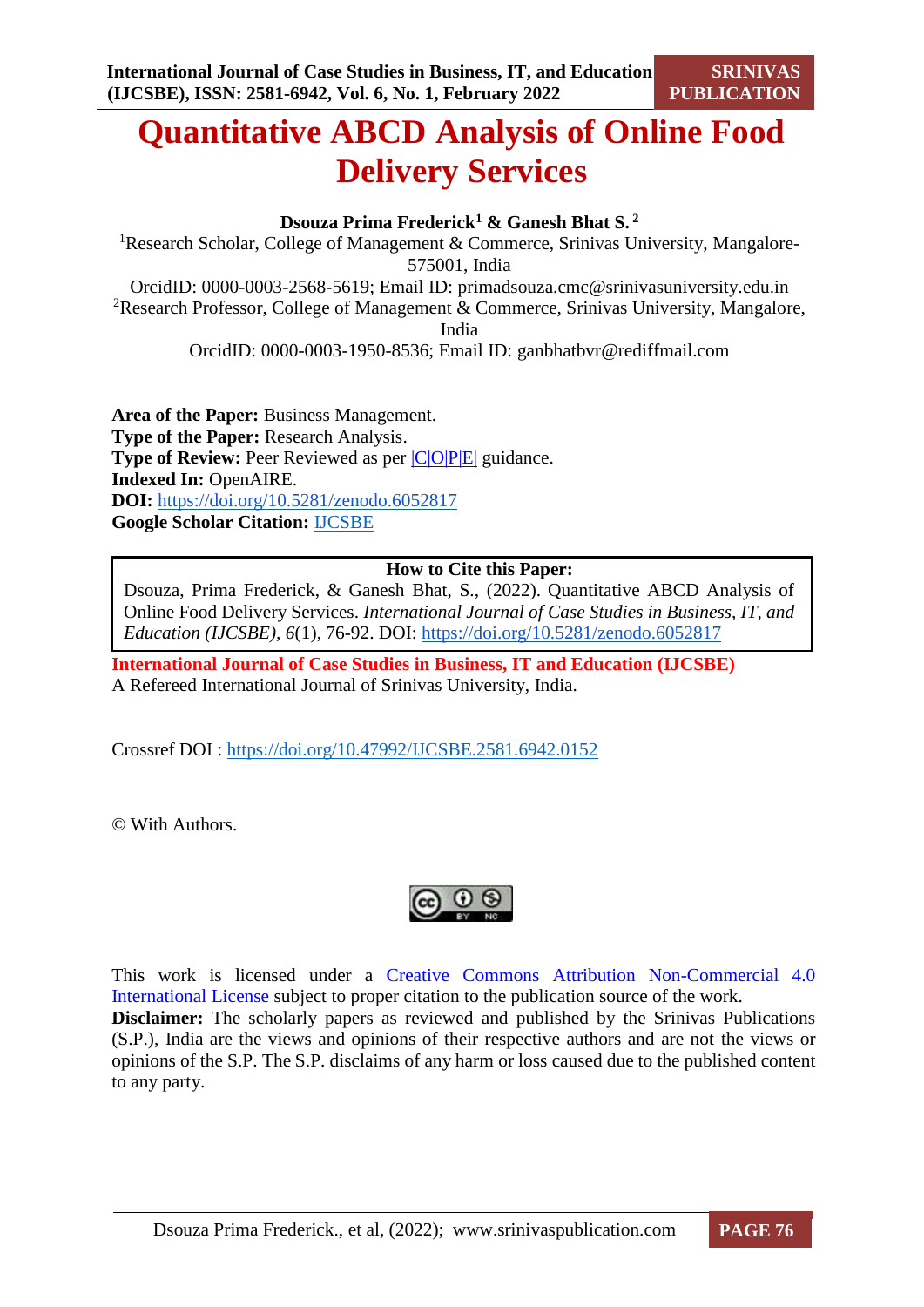## **Quantitative ABCD Analysis of Online Food Delivery Services**

#### **Dsouza Prima Frederick<sup>1</sup> & Ganesh Bhat S.<sup>2</sup>**

<sup>1</sup>Research Scholar, College of Management & Commerce, Srinivas University, Mangalore-575001, India

OrcidID: 0000-0003-2568-5619; Email ID: [primadsouza.cmc@srinivasuniversity.edu.in](mailto:primadsouza.cmc@srinivasuniversity.edu.in)

<sup>2</sup>Research Professor, College of Management & Commerce, Srinivas University, Mangalore,

India

OrcidID: 0000-0003-1950-8536; Email ID: [ganbhatbvr@rediffmail.com](mailto:ganbhatbvr@rediffmail.com)

#### **ABSTRACT**

**Purpose:** *The core idea of the study is to understand the development of ABCD framework for analysing Online Food Delivery Services and to identify and evaluate the determinant issues and key attributes affecting the factors such as Advantages, Benefits, Constraints, and Disadvantages from stakeholders' point of view and to find the major affecting factor in respect to Online Food Delivery Services.*

**Design:** *The study has systematically reviewed the published paper related to the ABCD analysis framework from 2016 to 2021. The study employed quantitative analysis through focus group interaction by allotting appropriate weightage to key attributes to find the major affecting factors and critical constituent elements for Online Food Delivery Services.*

**Findings:** *ABCD analysis framework is the technique used to analyse and evaluate a business model, concept, product, strategy or system. This technique is used by many researchers in different fields for the analysis of their research studies. Quantitative ABCD analysis of Online Food Delivery Services found that Advantages factors affect majorly for the success of the business. The result of ABCD analysis supports the concept/ ideas effectiveness of Online Food Delivery Services.*

**Originality:** *The paper gives insights on the determinant issues, key attributes, major affecting factors and critical constituent component elements as per the ABCD analysis framework for Online Food Delivery Services.* 

**Type of Paper:** *Empirical Analysis*

**Keywords:** ABCD analysis framework, Online Food delivery Services, Quantitative ABCD analysis, Determinant issues, Key attributes, Factor Analysis, Elementary Analysis

#### **1. INTRODUCTION :**

The global expansion of e-commerce is being driven by economic prosperity and result of greater internet accessibility. Of late, consumers' disposable income has increased, e-payments have become safer, and the number of internet service providers has increased many folds, combined with the expansion and of their delivery services and reach, therefore, consumers are attracted to switch over to online services [1].

Digitalization, on the other hand, is a mega-trend that is rapidly being embraced by businesses that are attempting to innovate to capitalize their potential to the fullest extent [2]. Owing to this advancement, Online Food Delivery (OFD) services are becoming very popular in the e-commerce world. Moreover, in this twenty-first century more customers are drawn to a product or service online and then persuaded to buy it [3].

The development of OFD has revolutionized the human mind-set; many customers and food providers connect all over the world, as well as the industry in terms of sustainability impact (which are outlined by three variables: Social, Economic, and environmental issues) to define the extent for further advancements [4][5].

ABCD analysis framework has become a very popular technique used for analysis in recent years. Many researchers are using this framework to analyze their business model as it helps in identifying

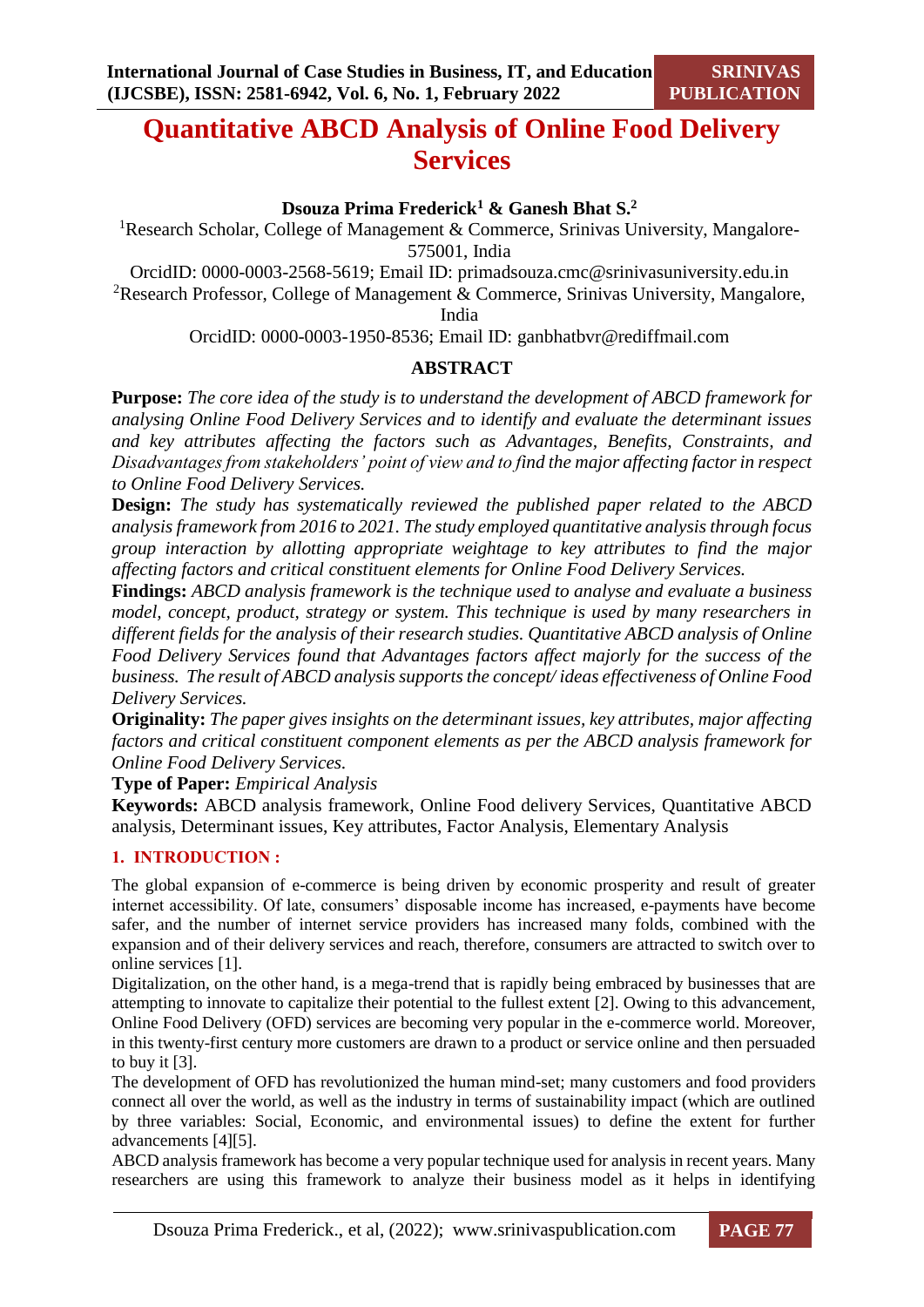determinant issues, key attributes, and critical component elements, and also to know the affecting factors for the success of the business. This paper studies the background of the ABCD model development and the quantitative ABCD analysis is employed to evaluate the online food delivery services and find major affecting factor for the study.

#### **2. LITERATURE REVIEW ON ABCD FRAMEWORK :**

A business model is a collection of distinct processes or activities that lead the business to long term profit path through customer value creation. It explains the organization's strategy for continued growth [6]. Thus, a business model consists of an operation or a methodology where only the most crucial components of the business activity under discussion are highlighted.

Recently, Aithal, *et al*., (2016) developed a framework named ABCD which is used to analyse the different business models/concepts and which can also be used to understand its impacting factors in providing value to its various stakeholders or determinant issues and thereby, helps in analysing future income a business could earn for its stable growth. This framework is a unique analytical method for studying a business model, company strategy, concept, idea, or business system. This method generates a structured matrix including an outline of several business constructs abbreviated as ABCD, named as Advantages, Benefits, Constraints, and Disadvantages. This framework, thus, applied can give a fruitful outcome in a well-organized list of Advantages, Benefits, Constraints, and Disadvantages of determinant issues and various key attributes behind the determinant issues impacting the business/concept and within which each determinant issue is having critical component elements [7]. Moreover, this framework being simple by nature, provides effective guidelines to identify and analyse the effectiveness of any business model or operational concept. Several studies based on this framework have attempted to quantify the determinant issues and key attributes to calculate the scores based on ranks. In addition, weightage to the critical constituent elements are allotted and incorporated like other popular techniques- SWOC, Competitive Profile Matrix (CPM) analysis, EFE & IFE Matrices, BCG matrix, Porter's Five Forces Model, and PESTLE Analysis [6], [8]–[11].

Furthermore, 'ABCD Analysis Technique' is being employed in the research studies "Working from Home" e-business model. The study analysed the factors affecting the work from home system using the ABCD model. It is observed from the analysis that factors affecting work from home were more advantageous and beneficial in comparison to constraints and disadvantages. Therefore, the Work-From-Home (WFH) model became more crucial from employers' and employees' point of view for the success of the organization [12] [13].

ABCD analysis framework is also used in a research paper on the concept- "Higher Education Stage Model". The features of the research study were determined based on identifying the issues affecting and analysing the Advantages, Benefits, Constraints, and Disadvantages. The findings of the study, supported the model ABCD [14].

In this hindsight, this paper has made an attempt to analyse and evaluate Online food Delivery Services by employing ABCD analysis framework. The affecting factors of Online Food Delivery Services is assessed based on identifying and analysing the Advantages, Benefits, Constraints, and Disadvantages under the determinant issues like Supplier Issues, Food deliverer Issues, Customer Issues, and Food Delivery Technology Issues. The various determinant issues and key attributes are identified using the ABCD analysis framework and the constituent critical element is identified for each factor using the focus group method.

#### **3. OBJECTIVES OF THE STUDY :**

The present research study has the following objectives:

- (1) To discuss the suitability of ABCD analysis framework to analyse Online Food Delivery Services.
- (2) To list Advantages, Benefits, Constraints, and Disadvantages of Online Food Delivery Services.
- (3) To identify various determinant issues in respect of Online Food Delivery Services.
- (4) To determine affecting factors under each key attribute as per ABCD analysis framework.
- (5) To analyse the identified critical constituent element for each ABCD construct using its elementary analysis technique.
- (6) To evaluate the critical constituent elements for each ABCD construct.

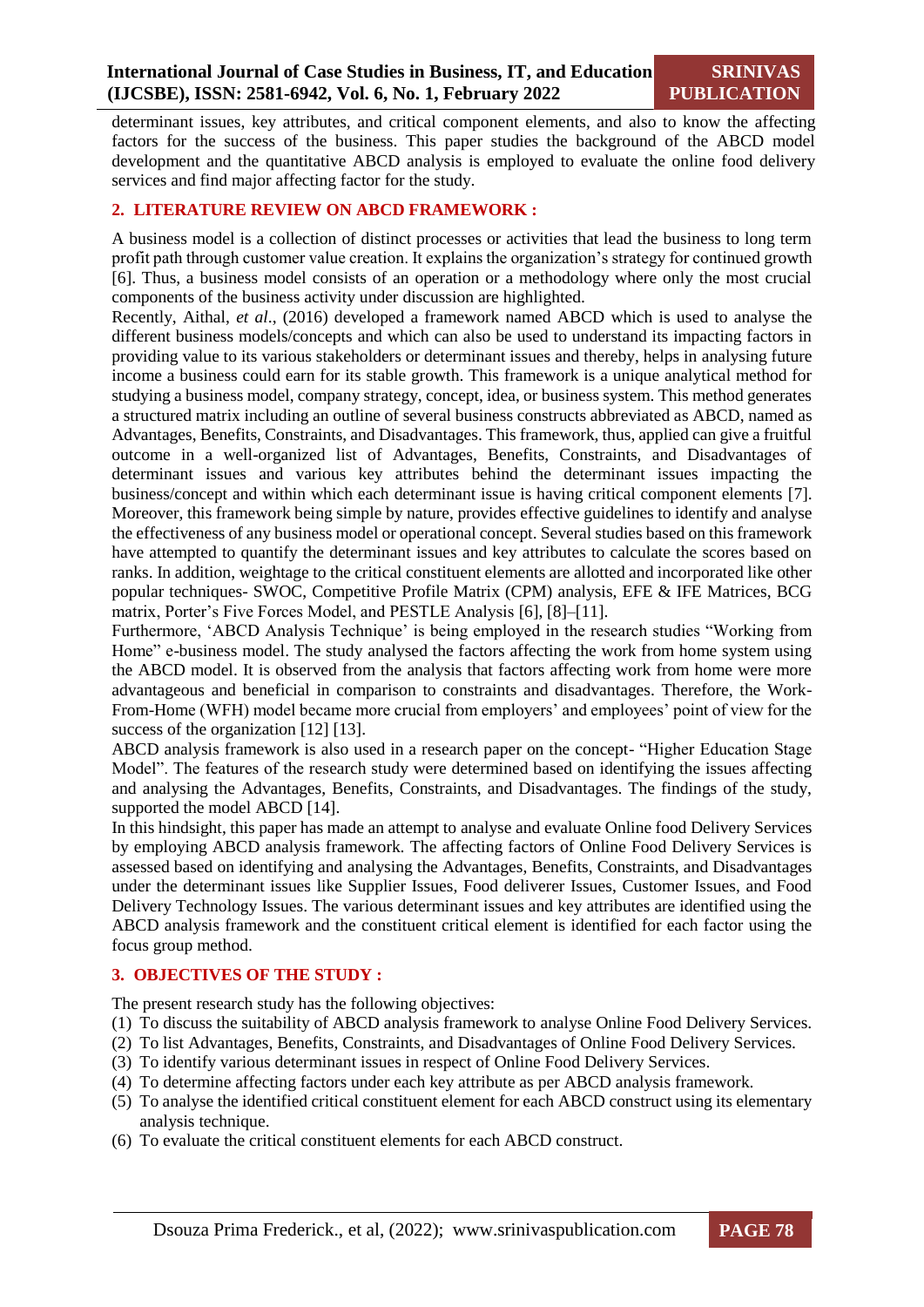#### **4. ABCD LISTING OF ONLINE FOOD DELIVERY SERVICES :**

The ABCD listing of online food delivery services are as follows:

#### **Advantages:**

The Online Food Delivery Services has the following advantages:

- 1. Entire order processing is hastened for desired food items.
- 2. The business can have an easier order management process in the maintenance of all records.
- 3. Cash registers need not be maintained as all the transaction records related to incomes and expenses can be retrieved from the ordering system.
- 4. Promotion costs can be reduced and expensive advertisement and sales promotion exercises can be avoided due to the presence of an online app in which all updates can be uploaded and the same can be available to the user all the time.
- 5. Customer database can be retrieved and effective customer retention strategies can be designed to retain the existing customers from switching to another supplier.
- 6. Customers get food items at reasonable price as the food supplier enjoys economy of bulk orders.
- 7. Updates on order can be easily tracked by the customer through food delivery apps.
- 8. Safe delivery is ensured to the customer by the supplier by following hygiene practices in food preparation.
- 9. Healthy food is ensured to the customer by use of fresh ingredients.
- 10. Easy user-friendly interface is provided to make the ordering process very easy.

#### **Benefits:**

The Online Food Delivery Services offer the following benefits:

- 1. The whole process of ordering provides the convenience of place and time for customers.
- 2. Increase in turnover of inventory and sales can be achieved with the outreach to many customers at a time.
- 3. The offer of food products by many vendors creates interest and desire among the customers to use the service apps to order food, therefore, it widens the customer base.
- 4. Many sales promotions like discounts, promo-codes, and coupons are offered to the customers, therefore, the customer is motivated to repurchase.
- 5. Choice and selection of food items at reasonable rates help the customers to get their desired orders from many restaurants at the same time to arrive at a purchase decision.
- 6. Supplier can enjoy economic order quantity benefits due to receipt of bulk orders.
- 7. Information and instructions displayed on website and apps are well presented to ease the process of food orders.
- 8. Customization on food orders, help supplier to deliver desired food orders.
- 9. Availability of many modes of cash and e-payments helps customer to select an option as per his/her convenience.
- 10.Eco-friendly packaging by the supplier helps in nature conservation.

#### **Constraints:**

Online Food Delivery Services face the following constraints:

- 1. Protection of the personal data of the customer/user from hacking or cyber-attacks is very difficult.
- 2. Changes in Government policies impacts the suppliers to modify their business operations.
- 3. Many competitors in the same business can imitate the business model, therefore, affecting the survival of the business.
- 4. Customer loyalty and retention are very challenging, as a disappointed customer may switch to another supplier.
- 5. Reduction of lead time in the process of food preparation and on time delivery is difficult.

#### **Disadvantages:**

The Online Food Delivery Services have the following disadvantages:

- 1. Stiff competition by rivals may limit the growth of business app.
- 2. Prices for food items cannot be fixed due to volatility in the market price of food ingredients.

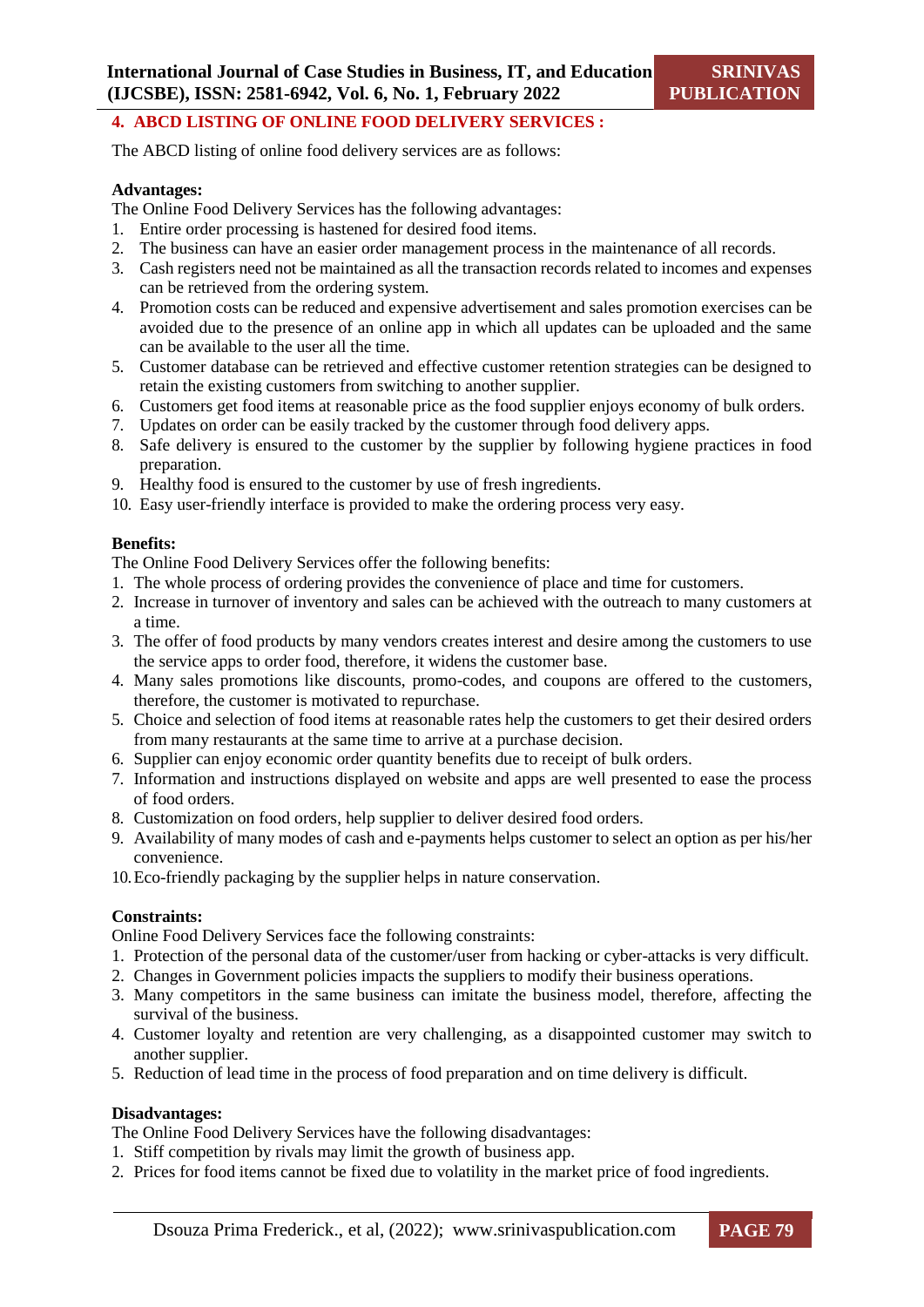- 3. Insufficient training to the personnel involved in the delivery process can reduce the standard of delivery.
- 4. Outreach in remote areas or rural zones is limited due to the less- disposable income of the many rural residents.
- 5. Varied types of risks are faced such as food-associated risks, psychological risks, and efficiency risks for the parties involved in the whole process of delivery.

#### **5. ABCD FRAMEWORK FOR ONLINE FOOD DELIVERY SERVICES :**

**Table 1:** Exhibits of determinant issues identified by different authors in the various field by using ABCD analysis framework

| SI.<br>N <sub>0</sub> | <b>Area</b>                                                                                              | <b>Determinant Issues</b>                                                                                                                     | <b>Reference</b><br><b>Number</b> |
|-----------------------|----------------------------------------------------------------------------------------------------------|-----------------------------------------------------------------------------------------------------------------------------------------------|-----------------------------------|
| 1.                    | <b>Black Ocean Strategy</b>                                                                              | Organizational, Administrative,<br>Employee,<br>Operational, Business, External and Operational                                               | [8], [15]                         |
| 2.                    | <b>NAAC</b><br>Accreditation<br>System                                                                   | Organizational, Faculty Performance,<br>Student<br>Development/Progression,<br>Social/Environmental/Community Engagement                      | $[9]$                             |
| $\overline{3}$ .      | University<br>Private<br>Analysis                                                                        | Student Progression, Faculty<br>Organisational,<br>Development, Societal and Other Stakeholders,<br>Governance, Innovation and Best Practices | [14], [16]                        |
| 4.                    | National<br><b>New</b><br>Institutional<br>Ranking<br>System                                             | Teaching And Learning Resources, Research<br>Productivity, Impact And IPR, Graduation<br>Outcome, Outreach and Inclusivity, Perception        | $[11]$                            |
| 5.                    | Ideal Software and Its<br><b>Realization Scenarios</b>                                                   | Operational, Transitional, Maintenance, Output,<br>Environment                                                                                | $[17]$                            |
| 6.                    | Annual<br>Research<br>Productivity                                                                       | Organizational, Academic & Curriculum, Faculty,<br>Students, Other Stakeholders                                                               | $[18]$                            |
| 7.                    | Dye-Doped Polymers for<br>Photonic Applications                                                          | Properties,<br>Application<br>Material<br>Issues,<br>Commercialisation, Production/Service Providers,<br>Customers, Environmental/Society     | $[19]$                            |
| 8.                    | $\&$<br>Elemental<br>Factors<br>Analysis of Six Thinking<br>Hats Technique                               | Managerial,<br>Conceptual,<br>Operational,<br>Organisational, Societal, and Stakeholder                                                       | $[20]$                            |
| 9.                    | Factor Analysis Based on<br><b>ABCD</b> Framework<br>on<br>Announced<br>Recently<br>New Research Indices | Research<br>Organisation,<br>Researcher,<br>Funding<br>Agency, Industry                                                                       | $[21]$                            |
| 10.                   | <b>Task</b><br>Shifting-<br>Professional Healthcare<br><b>Personnel Shortage</b>                         | Organizational, Alternative Acceptors, Donor<br>Physicians, Patients & Relative, Societal, Country                                            | $[22]$                            |
| 11.                   | of<br><b>IEDRA</b><br>Model<br><b>Placement Determination</b>                                            | Model<br>Schedule, Model Flexibility, Model<br>Administration, Overall Model Relevance and<br>Applicability                                   | $[23]$                            |
| 12.                   | Generating Wealth at the<br>Base of the Pyramid                                                          | Stakeholder, Business, Operational, Customer,<br>Technological and Environment & Social                                                       | $[24]$                            |

|            | <b>Table 2:</b> Exhibits of scholarly contribution by different authors in the various field by using ABCD |                                                                                                                                                                                                                           |                                   |  |  |  |
|------------|------------------------------------------------------------------------------------------------------------|---------------------------------------------------------------------------------------------------------------------------------------------------------------------------------------------------------------------------|-----------------------------------|--|--|--|
|            |                                                                                                            | analysis framework                                                                                                                                                                                                        |                                   |  |  |  |
| Sl.<br>No. | <b>Area</b>                                                                                                | <b>Findings</b>                                                                                                                                                                                                           | <b>Reference</b><br><b>Number</b> |  |  |  |
|            | Analysis of Choice<br><b>Based Credit</b><br>System in Higher<br>Education                                 | SWOC and ABCD analysis were used in the study which<br>aimed to perform a comparative analysis of the "Choice<br>Based Credit System." The study found CBCS provides<br>students with simple migration to a wide range of | [25]                              |  |  |  |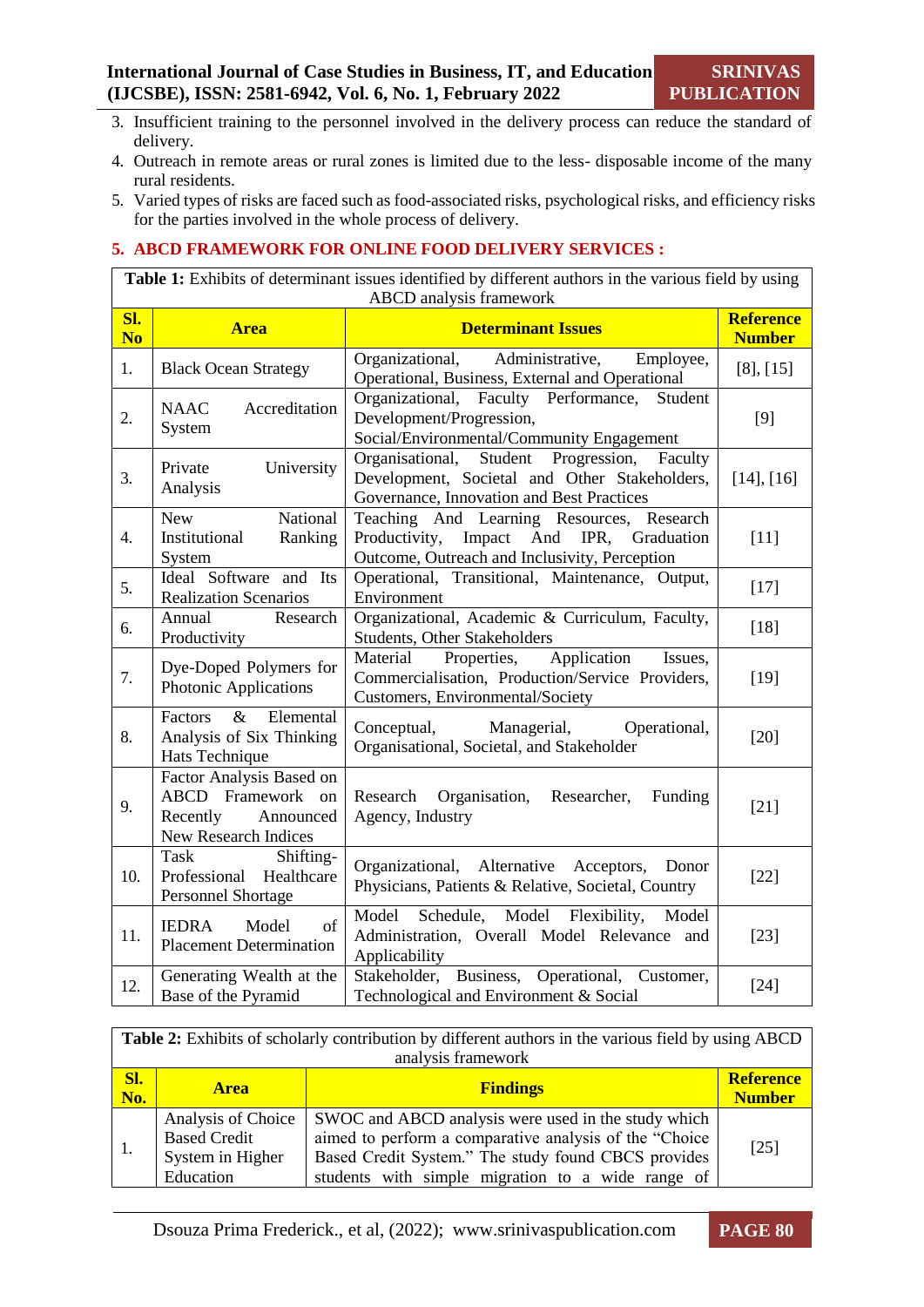|                  |                                                                                                          | educational institutions across the globe, as well as the                                                                                                                                                                                                                                                                                                                                                                                                                                                                                                                                                                                                                                                                                     |        |
|------------------|----------------------------------------------------------------------------------------------------------|-----------------------------------------------------------------------------------------------------------------------------------------------------------------------------------------------------------------------------------------------------------------------------------------------------------------------------------------------------------------------------------------------------------------------------------------------------------------------------------------------------------------------------------------------------------------------------------------------------------------------------------------------------------------------------------------------------------------------------------------------|--------|
|                  |                                                                                                          | ability to transfer credits by students.                                                                                                                                                                                                                                                                                                                                                                                                                                                                                                                                                                                                                                                                                                      |        |
| 2.               | Organizational<br>Behaviour in 21st<br>Century – 'Theory<br>A' for Managing<br>People for<br>Performance | Theory X, Theory Y, and subsequently Theory Z arose<br>from postulates based on positive and negative<br>orientations to human nature. in each of these instances,<br>the fundamental 'desire for creativity in human nature was<br>ignored. according to ABCD analysis, the proposed<br>hypothesis emphasizes accountability as the dedication<br>that emerges from collective aim setting and assigning<br>responsibility rather than establishing targets<br>and<br>accepting obligation.                                                                                                                                                                                                                                                  | $[26]$ |
| 3.               | Smart<br>Library<br>Models for Future<br>Generations                                                     | development of information communication<br>The<br>technology has shown a new avenue for traditional library<br>models to innovate. countries can transform brick-and-<br>mortar libraries into click-and-mortar libraries, providing<br>rapid and comprehensive information to the general public<br>and students around the country and the world without<br>prejudice. the projected universal resource center is<br>intended to be a technological breakthrough that allows<br>any human being on the planet to exchange intangible<br>knowledge resources without barriers.                                                                                                                                                              | $[27]$ |
| $\overline{4}$ . | <b>Green Education</b>                                                                                   | There is a need for institutions to reassess how they<br>develop their syllabi. Innovative thinking is considered<br>necessary. The present regular structures and practices<br>should be disrupted, ushering in a new era of social<br>learning, one in which real-world problems and challenges<br>are identified and examined. a program that is appropriate<br>for people from various walks of life so that they may<br>participate in problem-solving that benefits people and the<br>environment. The tipping point will be instilling education<br>in young graduates and postgraduates so that they may<br>create careers as decision-makers in green education. In<br>today's world, traditional schooling is no longer sufficient. | $[28]$ |

#### **6. STRUCTURE OF ABCD ANALYSIS FRAMEWORK :**

Many Factors that affect the four identified constructs namely, Advantages, Benefits, Constraints, and Disadvantages, are taken from qualitative data and the constituent critical element were identified of Online Food Delivery Services [8], [29], [30].



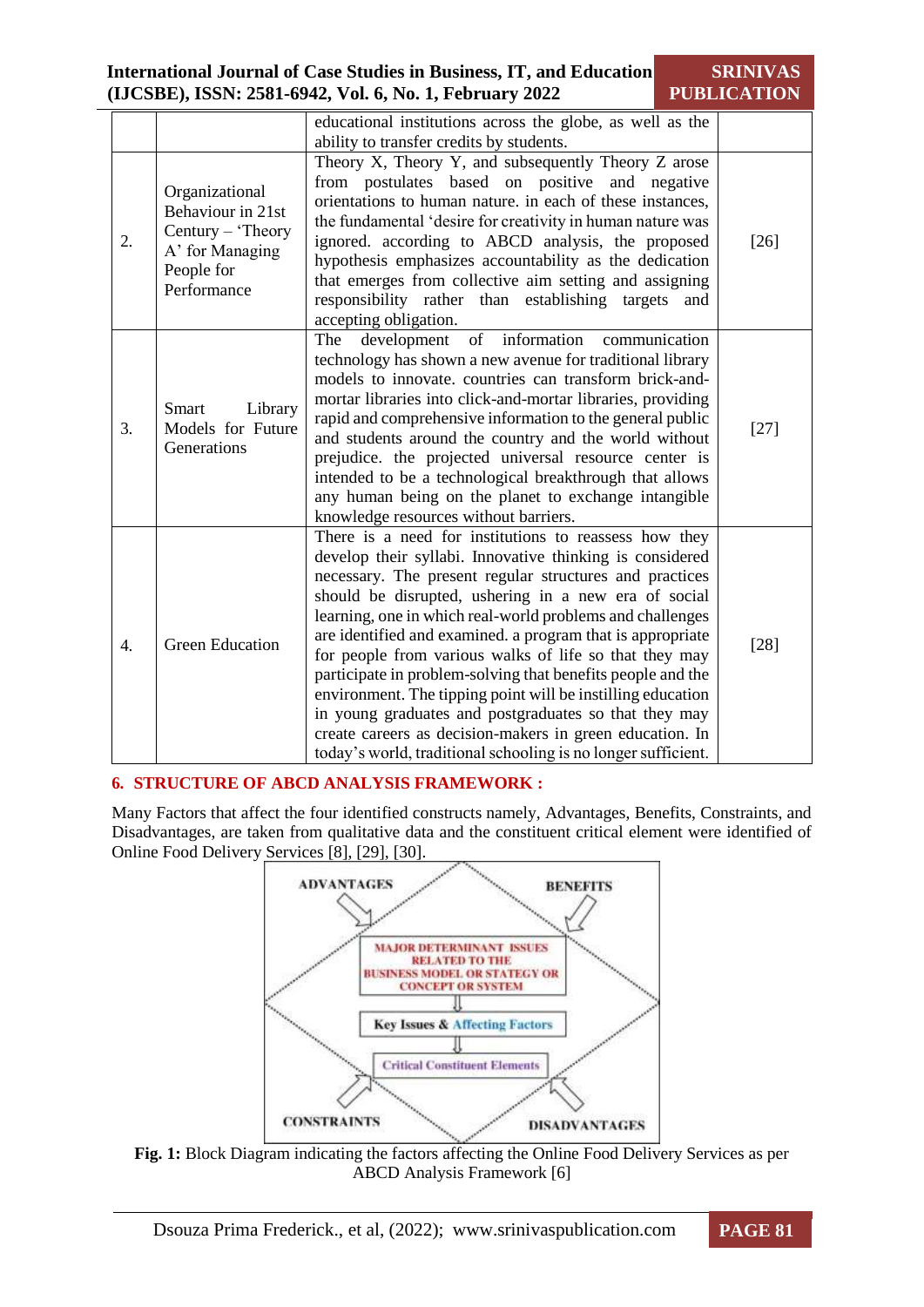### **7. KEY ATTRIBUTES AFFECTING ONLINE FOOD DELIVERY SERVICES :**

| Table 3: Exhibits of determinant issues and key attributes of Online Food Delivery Services |                                                                 |                                          |  |  |
|---------------------------------------------------------------------------------------------|-----------------------------------------------------------------|------------------------------------------|--|--|
| <b>Sl. No</b>                                                                               | <b>Determinant Issues</b>                                       | <b>Key Attributes</b>                    |  |  |
| 1.                                                                                          | Supplier Issues (Restaurants)                                   | Inventory, Competition, Health & Hygiene |  |  |
| 2.                                                                                          | Food Delivery Partner Issues                                    | Responsiveness, Assurance, Marketing     |  |  |
| 3.                                                                                          | <b>Customer Issues</b>                                          | Reliability, Convenience, Safety         |  |  |
| 4.                                                                                          | Food Delivery Technology<br><i>Issues</i><br>(Operating System) | Usage, Privacy, Payment                  |  |  |
| Source: Compiled by the Researcher                                                          |                                                                 |                                          |  |  |

#### **8. FACTOR ANALYSIS OF ONLINE FOOD DELIVERY SERVICES USING ABCD FRAMEWORK :**

| Table 4: Exhibits of Factor Analysis of Online Food Delivery Services |                                 |                                |                                           |                                               |                             |  |
|-----------------------------------------------------------------------|---------------------------------|--------------------------------|-------------------------------------------|-----------------------------------------------|-----------------------------|--|
| <b>Determinan</b><br>t Issues                                         | <b>Key</b><br><b>Attributes</b> | <b>Advantages</b>              | <b>Benefits</b>                           | <b>Constraints</b>                            | <b>Disadvantage</b><br>S    |  |
|                                                                       | Inventory                       | <b>Fresh Stock</b>             | <b>EOQ</b><br><b>Benefits</b>             | Shortage of<br>Supply                         | Blockage                    |  |
| Supplier<br>(Restaurants)                                             | Competition                     | Increase<br>Uniqueness         | Differentiate<br>d Products               | Customer<br>Switch                            | Low Turnover                |  |
|                                                                       | Health &<br>Hygiene             | Increase<br><b>Sales</b>       | Increases<br>Demand                       | <b>Increased Food</b><br>Price                | High<br>Maintenance<br>Cost |  |
|                                                                       | Responsivenes<br>S              | Order<br>Update                | Easy<br>Tracking                          | High<br>Operational<br>Cost                   | Cancellation of<br>Order    |  |
| Food<br>Delivery                                                      | Assurance                       | Safe<br>Delivery               | Reasonable<br>Price                       | <b>Less Quantity</b>                          | <b>High Price</b>           |  |
| Partner                                                               | Marketing                       | Widens<br>Customer<br>Base     | More<br>Outreach to<br>Untapped<br>Market | Non-<br>Availability in<br><b>Rural Areas</b> | Cut-Throat<br>Competition   |  |
|                                                                       | Reliability                     | Affordable<br>Delivery         | <b>Desired Food</b><br>Quality            | Wrong<br>Delivery                             | <b>Brand Switch</b>         |  |
| Customer                                                              | Convenience                     | Place<br>Convenienc<br>e       | Time<br>Convenience                       | <b>High Traffic</b>                           | Late Delivery               |  |
|                                                                       | Safety                          | Fresh<br>Ingredients           | Eco-Friendly<br>Packaging                 | Lack of<br>Trustworthines<br>s of Deliverer   | <b>Low Morale</b>           |  |
|                                                                       | Usage                           | User-<br>Friendly<br>Interface | Well-<br>Presented<br>Information         | Low Access to<br>The Internet                 | <b>System Error</b>         |  |
| Food<br>Delivery<br>Technology                                        | Privacy                         | Data<br>Protection             | Increased<br>Usage                        | Fear of<br><b>Personal Data</b><br>Theft      | Data Hacking                |  |
|                                                                       | Payment                         | Many<br>Modes of E-<br>Payment | Easy E-<br>Payment                        | Third-Party<br>Theft                          | No Credits                  |  |
| Source: Compiled by the Researcher                                    |                                 |                                |                                           |                                               |                             |  |

#### **9. ELEMENTARY ANALYSIS BASED ON CRITICAL CONSTITUENT ELEMENT :**

This section discusses in detail the various critical constituent element for each key attribute under the focus area belonging to the construct of the ABCD analysis framework.

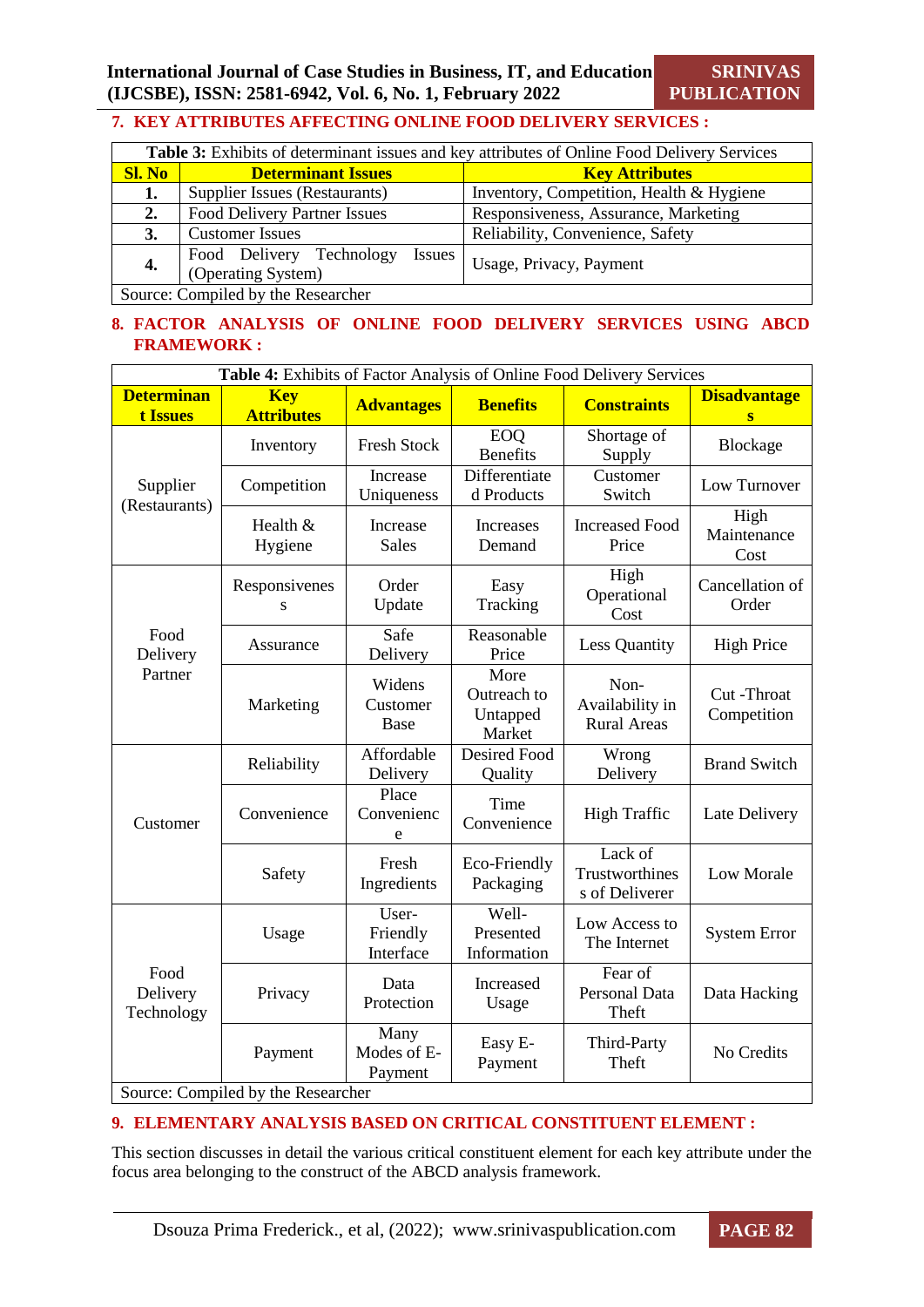Table 5 below depicts Advantageous Factors of Online Food Delivery Services and their critical constituent element bought out by the Focus Group.

| Table 5: Exhibits of Advantageous Factors of Online Food Delivery Services and their critical<br>constituent elements |                                    |                                                                              |                                                    |  |  |
|-----------------------------------------------------------------------------------------------------------------------|------------------------------------|------------------------------------------------------------------------------|----------------------------------------------------|--|--|
| <b>Determinant</b><br><b>Issues</b>                                                                                   | <b>Key Attributes</b>              | <b>Advantageous Factors</b><br><b>Affecting Determinant</b><br><b>Issues</b> | <b>Critical Constituent Elements</b>               |  |  |
|                                                                                                                       | Inventory                          | <b>Fresh Stock</b>                                                           | <b>High Working Capital</b>                        |  |  |
| Supplier<br>(Restaurants)                                                                                             | Competition                        | <b>Increase Uniqueness</b>                                                   | <b>Increased Demand</b>                            |  |  |
|                                                                                                                       | Health &<br>Hygiene                | <b>Increase Sales</b>                                                        | <b>Increases Profits</b>                           |  |  |
|                                                                                                                       | Responsiveness                     | Order Update                                                                 | <b>Timely Delivery</b>                             |  |  |
| Food Delivery<br>Partner                                                                                              | Assurance                          | Safe Delivery                                                                | Repurchase                                         |  |  |
|                                                                                                                       | Marketing                          | <b>Widens Customer Base</b>                                                  | <b>Brand Positioning</b>                           |  |  |
|                                                                                                                       | Reliability                        | Affordable Delivery                                                          | <b>Often Orders</b>                                |  |  |
| Customer                                                                                                              | Convenience                        | Place Convenience                                                            | Economy                                            |  |  |
|                                                                                                                       | Safety                             | <b>Fresh Ingredients</b>                                                     | Increase Customer Base of<br>Diet Conscious People |  |  |
|                                                                                                                       | Usage                              | User-Friendly Interface                                                      | Ease of Use                                        |  |  |
| Food Delivery<br>Technology                                                                                           | Privacy                            | Data Protection                                                              | Confidence                                         |  |  |
|                                                                                                                       | Payment                            | Modes of E-Payment                                                           | <b>Digital Payments</b>                            |  |  |
|                                                                                                                       | Source: Compiled by the Researcher |                                                                              |                                                    |  |  |

Table 6 given below depicts the Benefit Factors of Online Food Delivery Services and their critical constituent element bought out by the Focus Group.

| <b>Table 6:</b> Exhibits of Benefit Factors of Online Food Delivery Services and their critical constituent<br>elements |                       |                                                                            |                                                |  |  |
|-------------------------------------------------------------------------------------------------------------------------|-----------------------|----------------------------------------------------------------------------|------------------------------------------------|--|--|
| <b>Determinant</b><br><b>Issues</b>                                                                                     | <b>Key Attributes</b> | <b>Beneficial Factors</b><br><b>Affecting Determinant</b><br><b>Issues</b> | <b>Critical Constituent</b><br><b>Elements</b> |  |  |
|                                                                                                                         | Inventory             | <b>EOQ</b> Benefits                                                        | <b>Balanced Stock Orders</b>                   |  |  |
| Supplier<br>(Restaurants)                                                                                               | Competition           | Differentiated Products                                                    | <b>High Capital Investment</b>                 |  |  |
|                                                                                                                         | Health $&$<br>Hygiene | Increases Demand                                                           | <b>Government Restrictions</b>                 |  |  |
|                                                                                                                         | Responsiveness        | Easy Tracking                                                              | Minimal Time                                   |  |  |
| Food Delivery<br>Partner                                                                                                | Assurance             | Reasonable Price                                                           | Compromise on Quantity                         |  |  |
|                                                                                                                         | Marketing             | More Outreach to<br><b>Untapped Market</b>                                 | <b>Cultural Differences</b>                    |  |  |

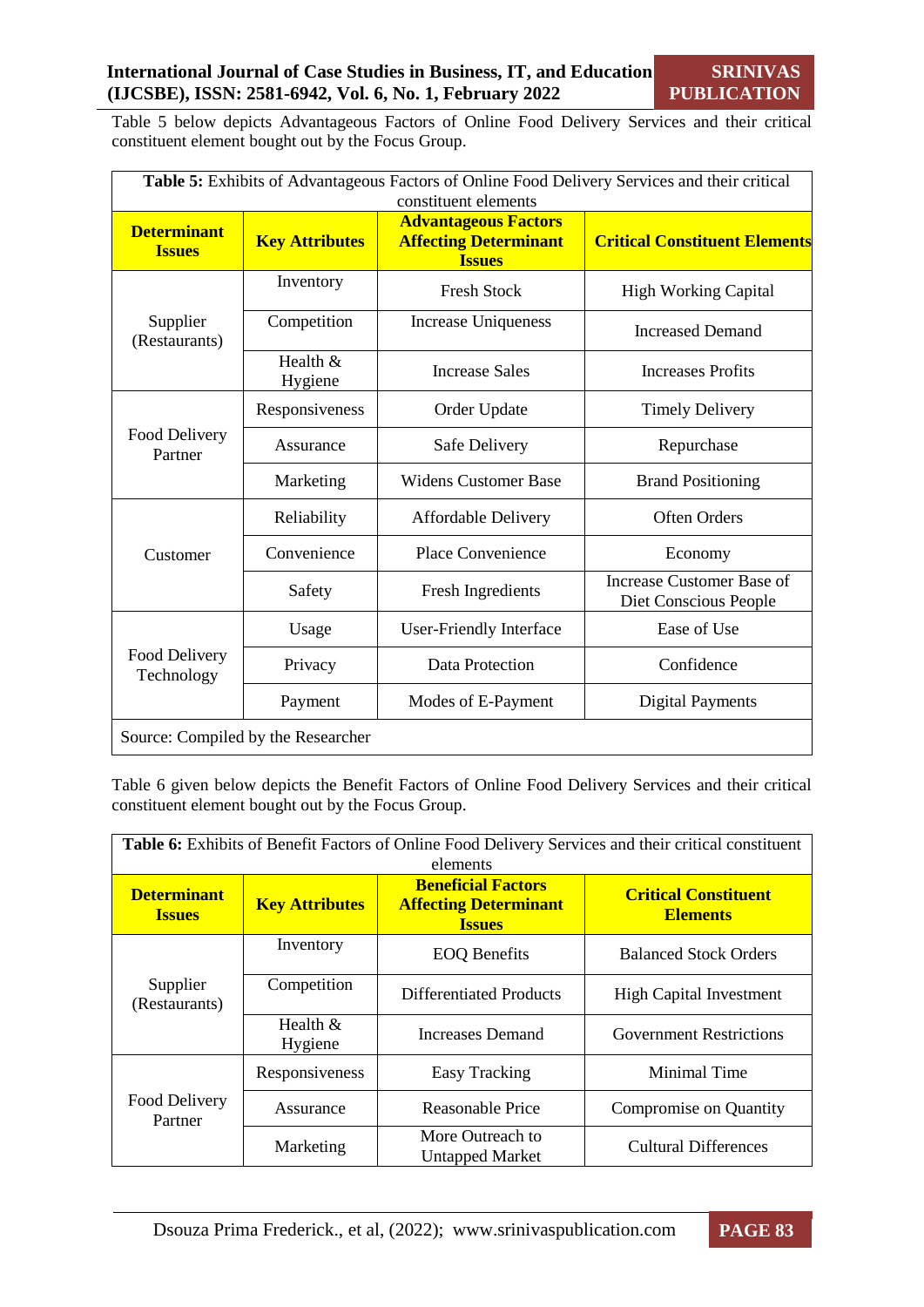#### **International Journal of Case Studies in Business, IT, and Education (IJCSBE), ISSN: 2581-6942, Vol. 6, No. 1, February 2022 SRINIVAS PUBLICATION**

|                                    | Reliability | Desired Food Quality          | Price Skimming           |  |  |
|------------------------------------|-------------|-------------------------------|--------------------------|--|--|
| Customer                           | Convenience | Time Convenience              | Reduced Lead Time        |  |  |
|                                    | Safety      | Eco-Friendly Packaging        | <b>Health Safety</b>     |  |  |
|                                    | Usage       | Well-Presented<br>Information | More Clarity             |  |  |
| Food Delivery<br>Technology        | Privacy     | <b>Increased Usage</b>        | More Orders              |  |  |
|                                    | Payment     | Easy E-Payment                | More Promo Codes Savings |  |  |
| Source: Compiled by the Researcher |             |                               |                          |  |  |

Table 7 given below depicts the Constraints Factors of Online Food Delivery Services and their critical constituent element bought out by the Focus Group.

| Table 7: Exhibits of Constraint Factors of Online Food Delivery Services and their critical<br>constituent elements |                       |                                                                             |                                                |  |  |
|---------------------------------------------------------------------------------------------------------------------|-----------------------|-----------------------------------------------------------------------------|------------------------------------------------|--|--|
| <b>Determinant</b><br><b>Issues</b>                                                                                 | <b>Key Attributes</b> | <b>Constraints Factors</b><br><b>Affecting Determinant</b><br><b>Issues</b> | <b>Critical Constituent</b><br><b>Elements</b> |  |  |
|                                                                                                                     | Inventory             | Shortage of Supply                                                          | <b>Hiked Price</b>                             |  |  |
| Supplier<br>(Restaurants)                                                                                           | Competition           | <b>Customer Switch</b>                                                      | <b>High Customer Retention</b><br>Cost         |  |  |
|                                                                                                                     | Health $&$<br>Hygiene | <b>Increased Food Price</b>                                                 | <b>High Maintenance Cost</b>                   |  |  |
|                                                                                                                     | Responsiveness        | <b>High Operational Cost</b>                                                | Price Hiking                                   |  |  |
| Food Delivery<br>Partner                                                                                            | Assurance             | Less Quantity                                                               | <b>Increased Economy</b>                       |  |  |
|                                                                                                                     | Marketing             | Non-Availability in Rural<br>Areas                                          | Low Standard of Living                         |  |  |
|                                                                                                                     | Reliability           | <b>Wrong Delivery</b>                                                       | <b>Brand Switch</b>                            |  |  |
| Customer                                                                                                            | Convenience           | <b>High Traffic</b>                                                         | Late Delivery                                  |  |  |
|                                                                                                                     | Safety                | Lack of Trustworthiness of<br>Deliverer                                     | More Dine Out                                  |  |  |
|                                                                                                                     | Usage                 | Low Access to the Internet                                                  | Lack of Information                            |  |  |
| Food Delivery<br>Technology                                                                                         | Privacy               | Fear Of Personal Data<br>Theft                                              | More Tele-Orders                               |  |  |
|                                                                                                                     | Payment               | Third-Party Theft                                                           | <b>More Cash Transactions</b>                  |  |  |
| Source: Compiled by the Researcher                                                                                  |                       |                                                                             |                                                |  |  |

Table 8 given below depicts the Disadvantageous Factors of Online Food Delivery Services and their critical constituent element bought out by the Focus Group.

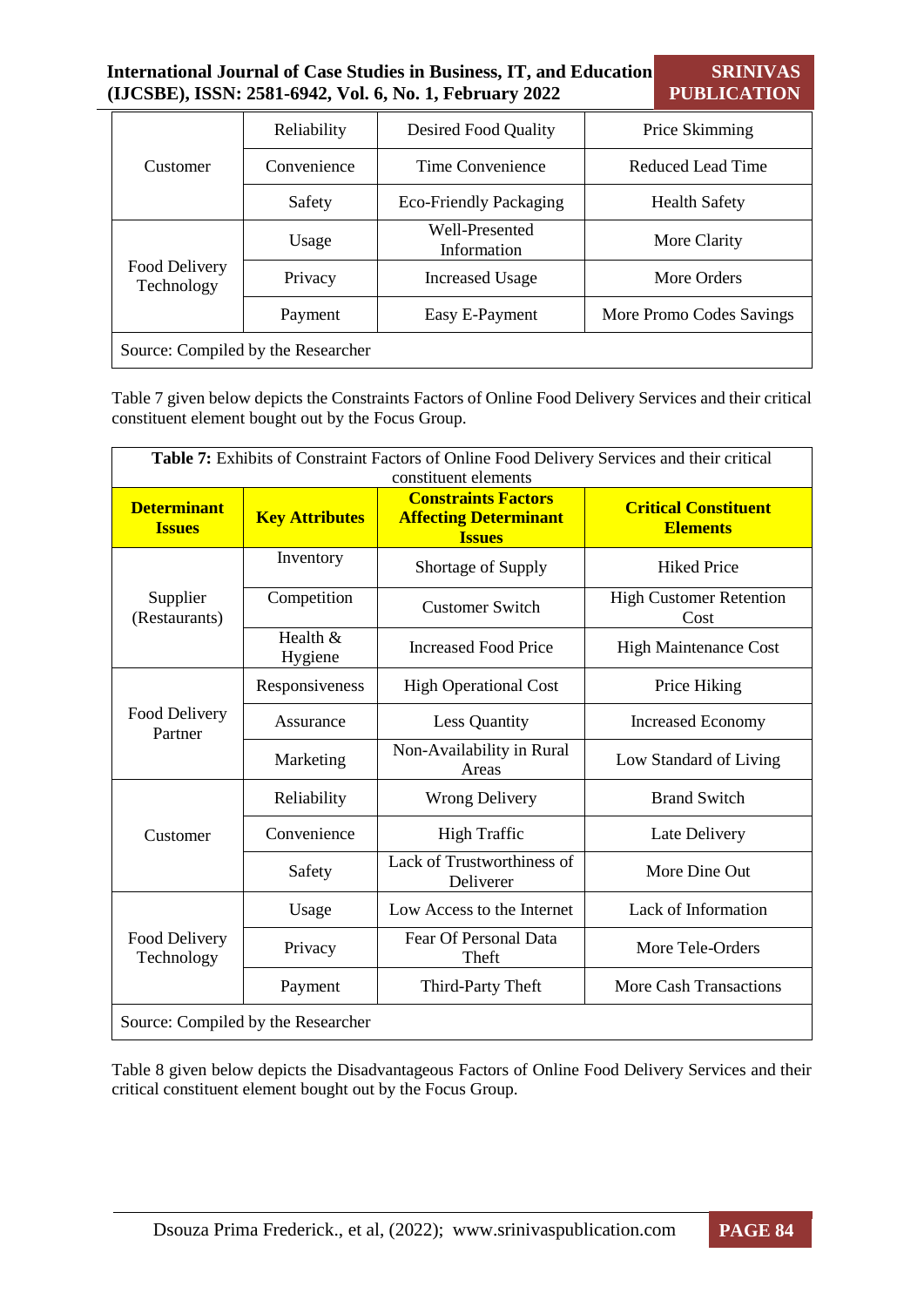| Table 8: Exhibits of Disadvantageous Factors of Online Food Delivery Services and their critical<br>constituent elements |                       |                                                                                 |                                                |  |  |
|--------------------------------------------------------------------------------------------------------------------------|-----------------------|---------------------------------------------------------------------------------|------------------------------------------------|--|--|
| <b>Determinant</b><br><b>Issues</b>                                                                                      | <b>Key Attributes</b> | <b>Disadvantageous Factors</b><br><b>Affecting Determinant</b><br><b>Issues</b> | <b>Critical Constituent</b><br><b>Elements</b> |  |  |
|                                                                                                                          | Inventory             | Blockage                                                                        | <b>Order Cancellation</b>                      |  |  |
| Supplier<br>(Restaurants)                                                                                                | Competition           | Low Turnover                                                                    | <b>Less Sales</b>                              |  |  |
|                                                                                                                          | Health &<br>Hygiene   | <b>High Maintenance Cost</b>                                                    | Less Orders from Low<br>Earners                |  |  |
|                                                                                                                          | Responsiveness        | <b>Cancellation of Order</b>                                                    | Disappointment                                 |  |  |
| Food Delivery<br>Partner                                                                                                 | Assurance             | <b>High Price</b>                                                               | <b>Occasional Orders</b>                       |  |  |
|                                                                                                                          | Marketing             | <b>Cut-Throat Competition</b>                                                   | <b>Short Term Survival</b>                     |  |  |
|                                                                                                                          | Reliability           | <b>Brand Switch</b>                                                             | <b>Reduced Customer Loyalty</b>                |  |  |
| Customer                                                                                                                 | Convenience           | Late Delivery                                                                   | Penalty                                        |  |  |
|                                                                                                                          | Safety                | <b>Low Morale</b>                                                               | <b>Cautious Purchase</b><br>Intention          |  |  |
|                                                                                                                          | Usage                 | <b>System Error</b>                                                             | <b>Orders Offline Mode</b>                     |  |  |
| Food Delivery<br>Technology                                                                                              | Privacy               | Data Hacking                                                                    | Diminished Reputation                          |  |  |
|                                                                                                                          | Payment               | No Credits                                                                      | <b>Cash Realisation</b>                        |  |  |
| Source: Compiled by the Researcher                                                                                       |                       |                                                                                 |                                                |  |  |

**10.QUANTITATIVE CRITICAL CONSTITUENT ELEMENT FOR ONLINE FOOD DELIVERY SERVICES AS PER ABCD ANALYSIS :** 

The critical constituent element for each key attribute for Online Food Delivery under the determinant issues as per construct of ABCD analysis framework are outlined below:

Assignment of weights for each critical constituent element is done by the focus group. The weightage for the ranking is given as below:

- 3 Satisfactory
- 2 Neutral
- 1 Not Satisfactory

Table 9 given below depicts Advantageous Factors of Online Food Delivery Services and their critical constituent element bought out by the Focus Group.

| <b>Table 9:</b> Exhibits of Advantageous Factors of Online Food Delivery Services and their critical<br>constituent element with the total mean score |                                 |                                                                                                  |                                                          |                                                             |                                                   |                               |
|-------------------------------------------------------------------------------------------------------------------------------------------------------|---------------------------------|--------------------------------------------------------------------------------------------------|----------------------------------------------------------|-------------------------------------------------------------|---------------------------------------------------|-------------------------------|
| <b>Determinant</b><br><b>Issues</b>                                                                                                                   | <b>Key</b><br><b>Attributes</b> | <b>Advantageous</b><br><b>Factors</b><br><b>Affecting</b><br><b>Determinant</b><br><b>Issues</b> | <b>Critical</b><br><b>Constituent</b><br><b>Elements</b> | <b>Key</b><br><b>Attributes</b><br>(Total<br><b>Score</b> ) | <b>Determina</b><br>nt Issues<br>(Total<br>Score) | <b>Total</b><br>mean<br>score |
| Supplier<br>(Restaurants)                                                                                                                             | Inventory                       | <b>Fresh Stock</b>                                                                               | High<br>Working<br>Capital                               | 23                                                          | 70                                                | 89.2                          |

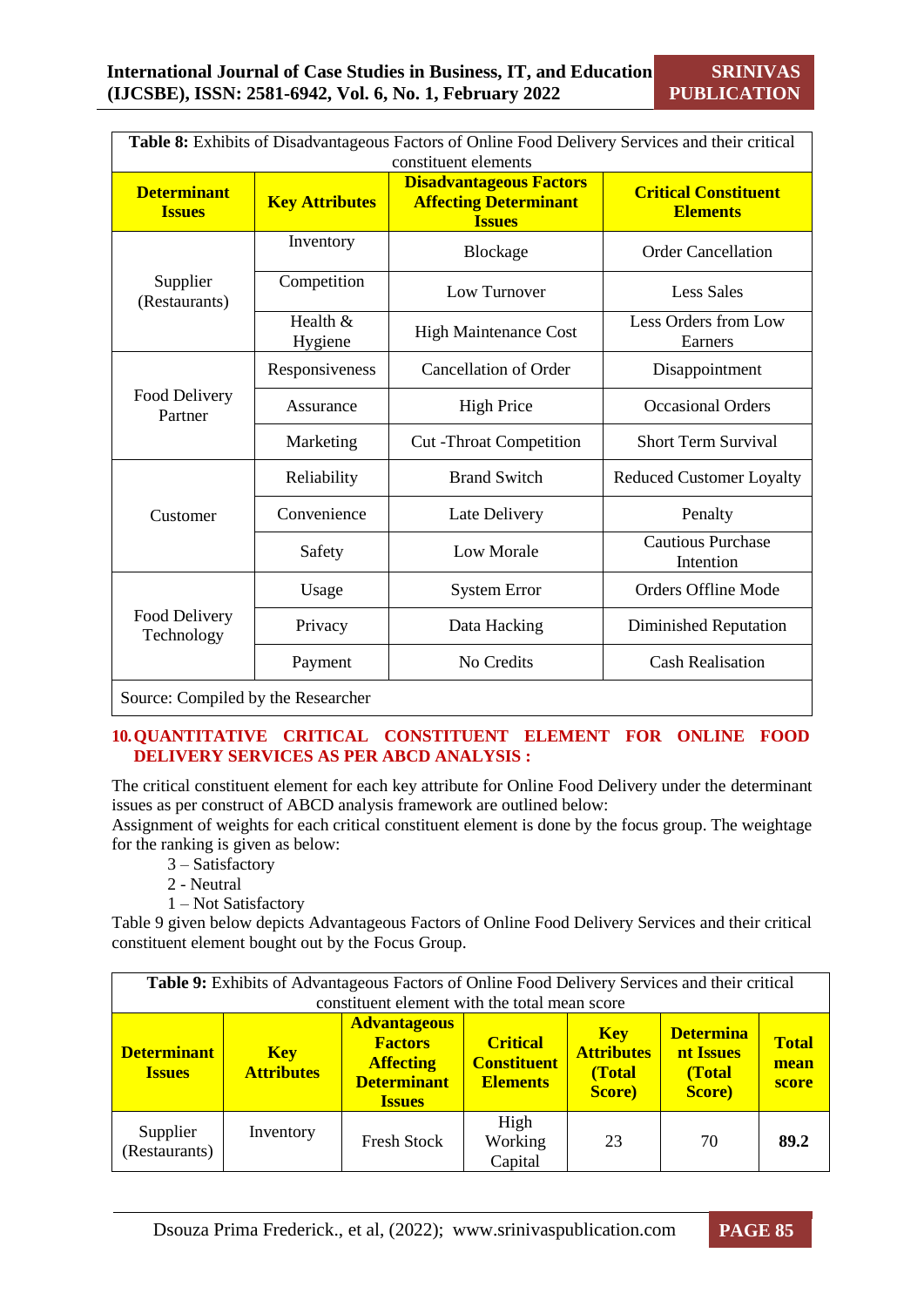| <b>International Journal of Case Studies in Business, IT, and Education</b> | <b>SRINIVAS</b>    |
|-----------------------------------------------------------------------------|--------------------|
| (IJCSBE), ISSN: 2581-6942, Vol. 6, No. 1, February 2022                     | <b>PUBLICATION</b> |

|                                | Competition         | Increase<br>Uniqueness            | Increased<br>Demand                                                | 25 |    |  |
|--------------------------------|---------------------|-----------------------------------|--------------------------------------------------------------------|----|----|--|
|                                | Health &<br>Hygiene | <b>Increase Sales</b>             | Increases<br>Profits                                               | 22 |    |  |
| Food                           | Responsivene<br>SS  | Order Update                      | Timely<br>Delivery                                                 | 26 |    |  |
| Delivery                       | Assurance           | Safe Delivery                     | Repurchase                                                         | 23 | 75 |  |
| Partner                        | Marketing           | Widens<br><b>Customer Base</b>    | <b>Brand</b><br>Positioning                                        | 26 |    |  |
|                                | Reliability         | Affordable<br>Delivery            | Often<br>Orders                                                    | 26 |    |  |
|                                | Convenience         | Place<br>Convenience              | Economy                                                            | 25 |    |  |
| Customer                       | Safety              | Fresh<br>Ingredients              | Increase<br>Customer<br><b>Base of Diet</b><br>Conscious<br>People | 23 | 74 |  |
| Food<br>Delivery<br>Technology | Usage               | User-Friendly<br>Interface        | Ease of Use                                                        | 25 |    |  |
|                                | Privacy             | Data<br>Protection                | Confidence                                                         | 27 | 76 |  |
|                                | Payment             | <b>Many Modes</b><br>of E-Payment | More<br>Digital<br>Payments                                        | 24 |    |  |

Table 10 given below depicts Benefit Factors of Online Food Delivery Services and their critical constituent element bought out by the Focus Group.

| Table 10: Exhibits of Benefit Factors of Online Food Delivery Services and their critical constituent<br>element with the total mean score |                                 |                                                                                                |                                                          |                                                      |                                                           |                               |  |  |
|--------------------------------------------------------------------------------------------------------------------------------------------|---------------------------------|------------------------------------------------------------------------------------------------|----------------------------------------------------------|------------------------------------------------------|-----------------------------------------------------------|-------------------------------|--|--|
| <b>Determinan</b><br><b>t Issues</b>                                                                                                       | <b>Key</b><br><b>Attributes</b> | <b>Beneficial</b><br><b>Factors</b><br><b>Affecting</b><br><b>Determinant</b><br><b>Issues</b> | <b>Critical</b><br><b>Constituent</b><br><b>Elements</b> | <b>Key</b><br><b>Attribute</b><br>s (Total<br>Score) | <b>Determina</b><br>nt Issues<br>(Total<br><b>Score</b> ) | <b>Total</b><br>mean<br>score |  |  |
| Supplier<br>(Restaurants)                                                                                                                  | Inventory                       | <b>EOQ Benefits</b>                                                                            | <b>Balanced</b><br><b>Stock Orders</b>                   | 22                                                   |                                                           |                               |  |  |
|                                                                                                                                            | Competition                     | Differentiated<br>Products                                                                     | <b>High Capital</b><br>Investment                        | 27                                                   | 72                                                        |                               |  |  |
|                                                                                                                                            | Health $&$<br>Hygiene           | Increases<br>Demand                                                                            | Government<br>Restrictions                               | 23                                                   |                                                           |                               |  |  |
| Food<br>Delivery<br>Partner                                                                                                                | Responsiven<br>ess              | <b>Easy Tracking</b>                                                                           | Minimal<br>Time                                          | 25                                                   |                                                           | 88.5                          |  |  |
|                                                                                                                                            | Assurance                       | Reasonable<br>Price                                                                            | Compromise<br>on Quantity                                | 24                                                   | 75                                                        |                               |  |  |
|                                                                                                                                            | Marketing                       | More Outreach<br>to Untapped<br>Market                                                         | Cultural<br><b>Differences</b>                           | 26                                                   |                                                           |                               |  |  |
| Customer                                                                                                                                   | Reliability                     | Desired Food<br>Quality                                                                        | Price<br>Skimming                                        | 27                                                   | 75                                                        |                               |  |  |

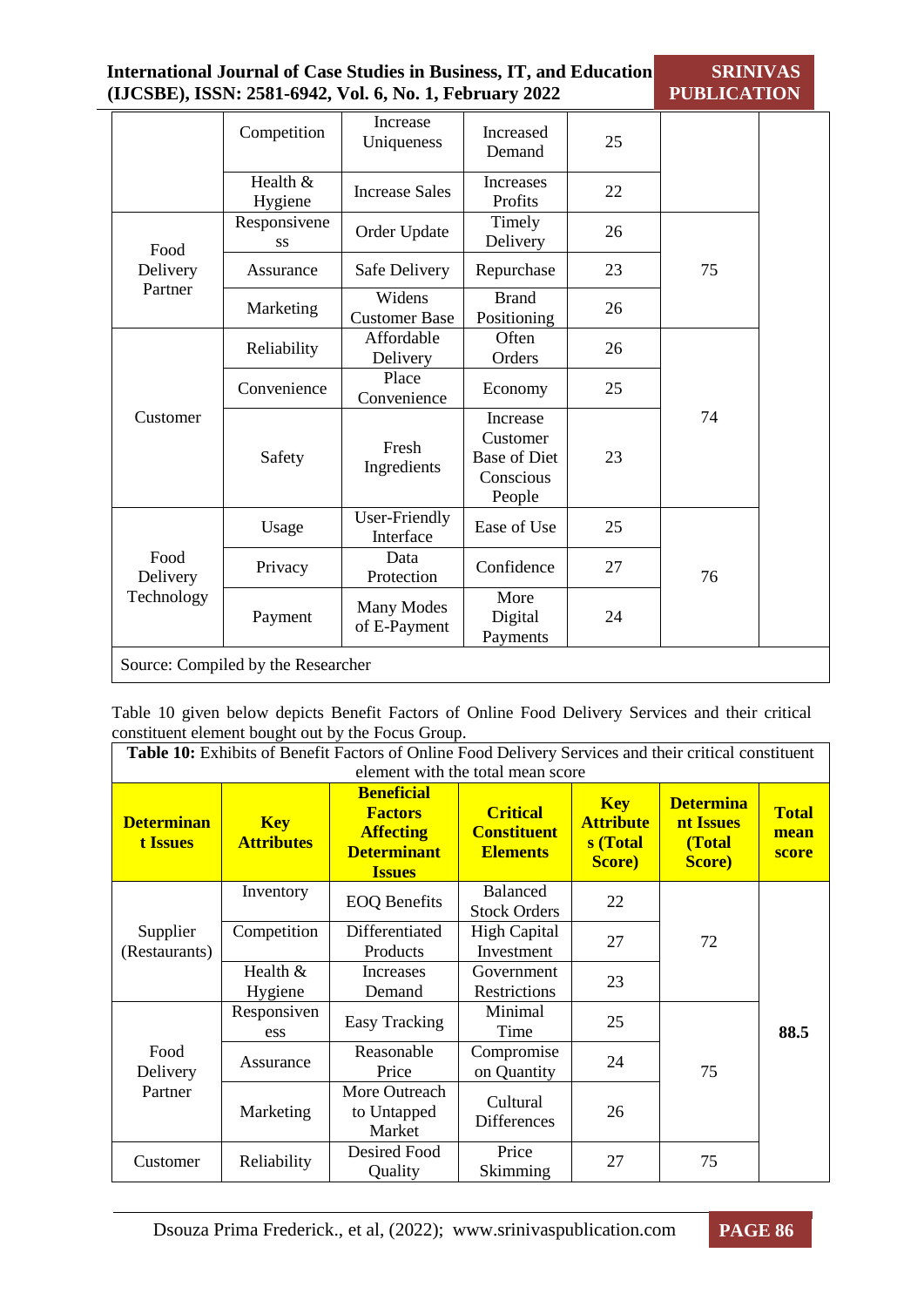| <b>International Journal of Case Studies in Business, IT, and Education</b><br>(IJCSBE), ISSN: 2581-6942, Vol. 6, No. 1, February 2022 |                                    |                               |                                |    | <b>SRINIVAS</b><br><b>PUBLICATION</b> |  |
|----------------------------------------------------------------------------------------------------------------------------------------|------------------------------------|-------------------------------|--------------------------------|----|---------------------------------------|--|
|                                                                                                                                        | Convenience                        | Time<br>Convenience           | Reduced<br>Lead Time           | 27 |                                       |  |
|                                                                                                                                        | Safety                             | Eco-Friendly<br>Packaging     | <b>Health Safety</b>           | 21 |                                       |  |
|                                                                                                                                        | Usage                              | Well-Presented<br>Information | More Clarity                   | 26 |                                       |  |
| Food<br>Delivery                                                                                                                       | Privacy                            | <b>Increased Usage</b>        | More Orders                    | 23 | 75                                    |  |
| Technology                                                                                                                             | Payment                            | Easy E-<br>Payment            | More Promo<br>Codes<br>Savings | 26 |                                       |  |
|                                                                                                                                        | Source: Compiled by the Researcher |                               |                                |    |                                       |  |

Table 11 given below depicts Constraints Factors of Online Food Delivery Services and their critical constituent element bought out by the Focus Group.

| Table 11: Exhibits of Constraint Factors of Online Food Delivery Services and their critical<br>constituent element with the total mean score |                                 |                                                                                                 |                                                          |                                                              |                                                           |                               |  |
|-----------------------------------------------------------------------------------------------------------------------------------------------|---------------------------------|-------------------------------------------------------------------------------------------------|----------------------------------------------------------|--------------------------------------------------------------|-----------------------------------------------------------|-------------------------------|--|
| <b>Determinant</b><br><b>Issues</b>                                                                                                           | <b>Key</b><br><b>Attributes</b> | <b>Constraints</b><br><b>Factors</b><br><b>Affecting</b><br><b>Determinant</b><br><b>Issues</b> | <b>Critical</b><br><b>Constituent</b><br><b>Elements</b> | <b>Key</b><br><b>Attribute</b><br>s (Total<br><b>Score</b> ) | <b>Determina</b><br>nt Issues<br>(Total<br><b>Score</b> ) | <b>Total</b><br>mean<br>score |  |
|                                                                                                                                               | Inventory                       | Shortage of<br>Supply                                                                           | <b>Hiked Price</b>                                       | 23                                                           |                                                           |                               |  |
| Supplier<br>(Restaurants)                                                                                                                     | Competition                     | Customer<br>Switch                                                                              | High<br>Customer<br>Retention<br>Cost                    | 23                                                           | 70                                                        |                               |  |
|                                                                                                                                               | Health &<br>Hygiene             | Increased<br>Food Price                                                                         | High<br>Maintenance<br>Cost                              | 24                                                           |                                                           |                               |  |
|                                                                                                                                               | Responsivenes<br>S              | High<br>Operational<br>Cost                                                                     | Price Hiking                                             | 24                                                           | 70                                                        |                               |  |
| Food<br>Delivery                                                                                                                              | Assurance                       | <b>Less Quantity</b>                                                                            | Increased<br>Economy                                     | 23                                                           |                                                           | 84.5                          |  |
| Partner<br>Customer                                                                                                                           | Marketing                       | Non-<br>Availability in<br><b>Rural Areas</b>                                                   | Low<br>Standard of<br>Living                             | 23                                                           |                                                           |                               |  |
|                                                                                                                                               | Reliability                     | Wrong<br>Delivery                                                                               | <b>Brand</b><br>Switch                                   | 24                                                           |                                                           |                               |  |
|                                                                                                                                               | Convenience                     | <b>High Traffic</b>                                                                             | Late<br>Delivery                                         | 25                                                           | 71                                                        |                               |  |
|                                                                                                                                               | Safety                          | Lack of<br>Trustworthine<br>ss of Deliverer                                                     | More Dine<br>Out                                         | 22                                                           |                                                           |                               |  |
| Food<br>Delivery<br>Technology                                                                                                                | Usage                           | Low Access to<br>the Internet                                                                   | Less<br>Informed                                         | 25                                                           |                                                           |                               |  |
|                                                                                                                                               | Privacy                         | Fear of<br>Personal Data<br>Theft                                                               | More Tele-<br>Orders                                     | 25                                                           | 70                                                        |                               |  |

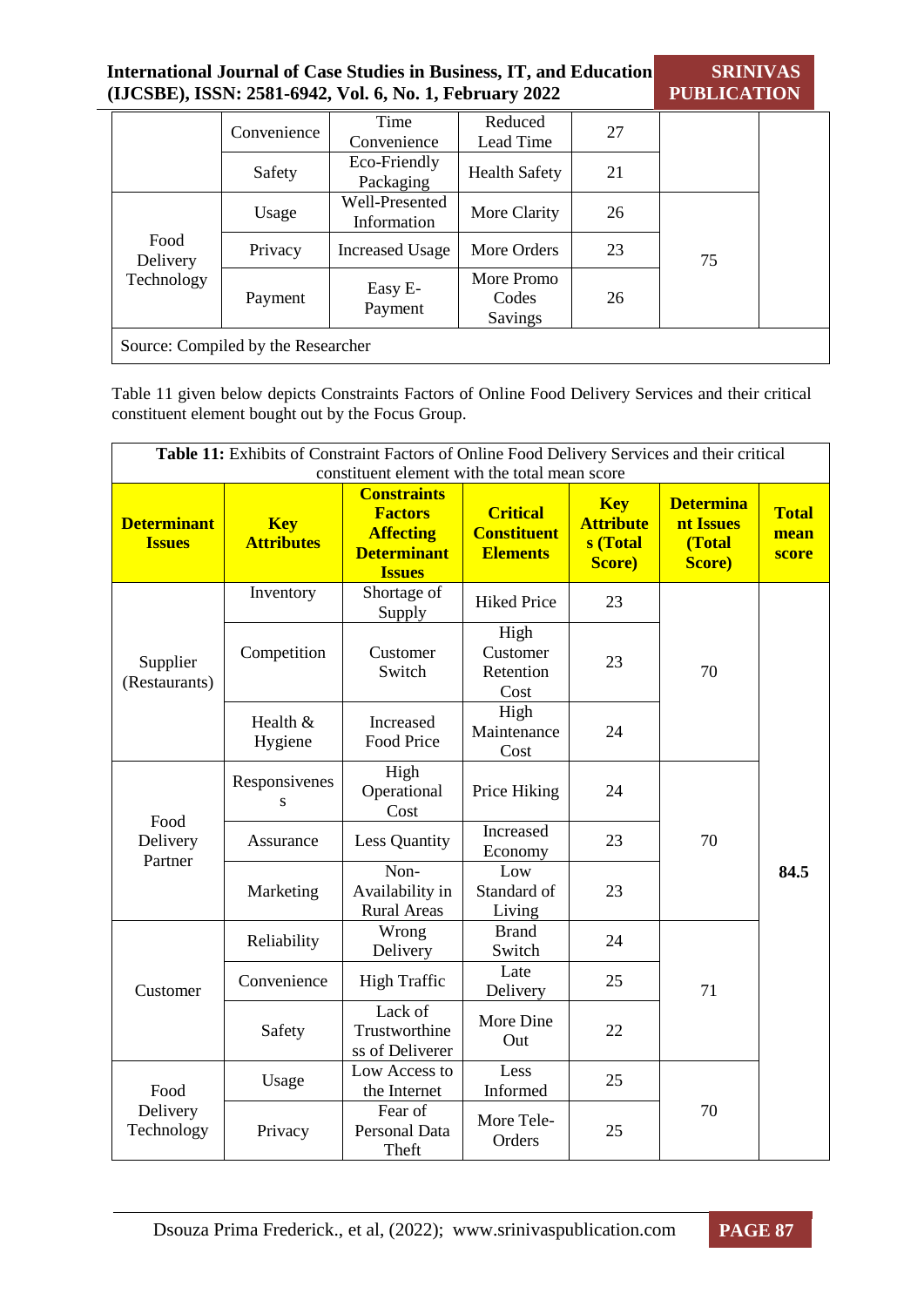| <b>International Journal of Case Studies in Business, IT, and Education</b> | <b>SRINIVAS</b>    |
|-----------------------------------------------------------------------------|--------------------|
| (IJCSBE), ISSN: 2581-6942, Vol. 6, No. 1, February 2022                     | <b>PUBLICATION</b> |

|                                    | Payment | Third-Party<br>Theft | More Cash<br><b>Transactions</b> | oc<br>∠∪ |  |  |  |
|------------------------------------|---------|----------------------|----------------------------------|----------|--|--|--|
| Source: Compiled by the Researcher |         |                      |                                  |          |  |  |  |

Table 12 given below depicts Disadvantageous Factors of Online Food Delivery Services and their critical constituent element bought out by the Focus Group.

| Table 12: Exhibits of Disadvantageous Factors of Online Food Delivery Services and their critical<br>constituent element with the total mean score |                                    |                                                                                               |                                                          |                                                                 |                                                             |                               |
|----------------------------------------------------------------------------------------------------------------------------------------------------|------------------------------------|-----------------------------------------------------------------------------------------------|----------------------------------------------------------|-----------------------------------------------------------------|-------------------------------------------------------------|-------------------------------|
| <b>Determinant</b><br><b>Issues</b>                                                                                                                | <b>Key</b><br><b>Attributes</b>    | <b>Disadvantageo</b><br>us Factors<br><b>Affecting</b><br><b>Determinant</b><br><b>Issues</b> | <b>Critical</b><br><b>Constituent</b><br><b>Elements</b> | <b>Key</b><br><b>Attribu</b><br>tes<br>(Total<br><b>Score</b> ) | <b>Determi</b><br>nant<br><b>Issues</b><br>(Total<br>Score) | <b>Total</b><br>mean<br>score |
|                                                                                                                                                    | Inventory<br>Competition           | Blockage                                                                                      | Order<br>Cancellation                                    | 22                                                              |                                                             |                               |
| Supplier                                                                                                                                           |                                    | Low Turnover                                                                                  | <b>Less Sales</b>                                        | 25                                                              |                                                             |                               |
| (Restaurants)                                                                                                                                      | Health &<br>Hygiene                | High<br>Maintenance<br>Cost                                                                   | Less Orders<br>from Average<br>and Low<br>Earners        | 24                                                              | 71                                                          |                               |
| Food                                                                                                                                               | Responsiven<br>ess                 | <b>Cancellation Of</b><br>Order                                                               | Disappointme<br>nt                                       | 24                                                              |                                                             |                               |
| Delivery<br>Partner                                                                                                                                | Assurance                          | <b>High Price</b>                                                                             | Occasional<br>Orders                                     | 22                                                              | 71                                                          |                               |
|                                                                                                                                                    | Marketing                          | Cut -Throat<br>Competition                                                                    | <b>Short Term</b><br>Survival                            | 25                                                              |                                                             | 79.2                          |
|                                                                                                                                                    | Reliability                        | <b>Brand Switch</b>                                                                           | Reduced<br>Customer<br>Loyalty                           | 21                                                              | 65                                                          |                               |
| Customer                                                                                                                                           | Convenience                        | Late Delivery                                                                                 | Penalty                                                  | 23                                                              |                                                             |                               |
|                                                                                                                                                    | Safety                             | <b>Low Morale</b>                                                                             | Cautious<br>Purchase<br>Intention                        | 21                                                              |                                                             |                               |
|                                                                                                                                                    | Usage                              | <b>System Error</b>                                                                           | Orders<br>Offline Mode                                   | 24                                                              |                                                             |                               |
| Food<br>Delivery<br>Technology                                                                                                                     | Privacy                            | Data Hacking                                                                                  | Diminished<br>Reputation                                 | 26                                                              | 75                                                          |                               |
|                                                                                                                                                    | Payment                            | No Credits                                                                                    | Cash<br>Realisation                                      | 25                                                              |                                                             |                               |
|                                                                                                                                                    | Source: Compiled by the Researcher |                                                                                               |                                                          |                                                                 |                                                             |                               |

**11.GRAPHICAL REPRESENTATION OF AFFECTING FACTORS FOR ONLINE FOOD DELIVERY SERVICES AS PER ABCD ANALYSIS FRAMEWORK :**

The total mean score value of Online Food Delivery to understand the major affecting factor as per ABCD analysis framework is given below in Figure 2.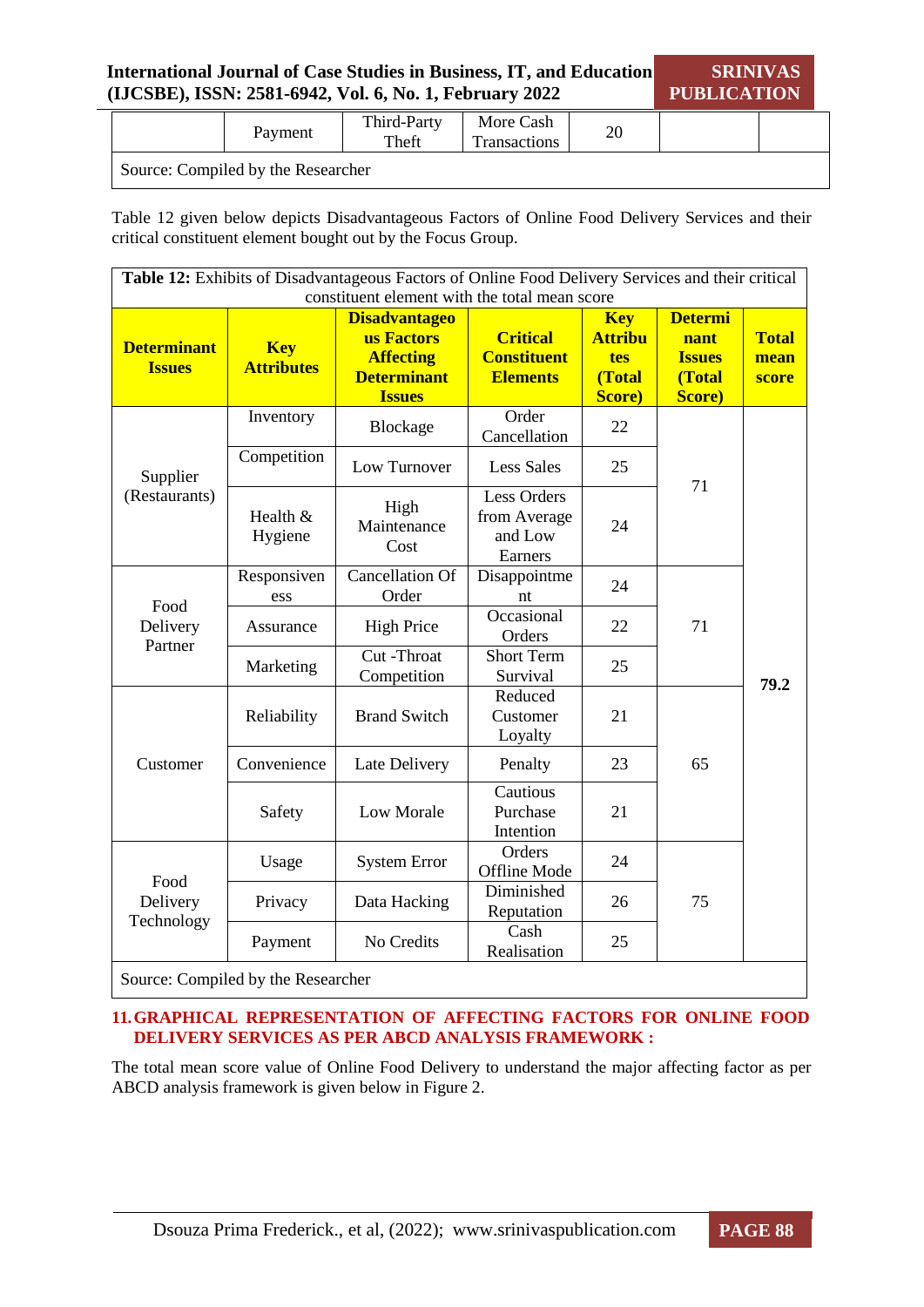**SRINIVAS PUBLICATION**



**Fig. 2:** Exhibits of Total Mean Score of Online Food Delivery Services as per ABCD analysis framework

#### **Interpretation:**

The above figure depicts that affecting factors for Online Food Delivery Services as per ABCD analysis, one - Advantages factor scores highest with total mean score value of 89.2, which means it is satisfactory. Second - Benefits with total the mean score value as 88.5, which means it is neutral affecting factor. Third- Constraints and Disadvantages factor with total mean score value as 84.5 and 79.2, which depicts those factors are not satisfactory for the Online Food Delivery Services business model.

#### **12.CONCLUSION :**

ABCD analysis framework is a comprehensive model which helps in analyzing different business models, strategy, concepts or system. The study used the ABCD analysis framework to determine the affecting factors on Online Food Delivery Services and found Advantageous factors were major contributors to its success. The research study strongly argues in favour of ABCD analysis framework for assessing other business models, strategy, concepts or system.

#### **REFERENCES :**

- [1] Frederick, D. P., & Parappagoudar, S. K. (2021). A Descriptive Analysis on Sustainable Business Strategy of Online Food Service Industry. *International Research Journal of Modernization in Engineering Technology and Science*, *3*(3), 545–554. [Google Scholar](https://scholar.google.com/scholar?hl=en&as_sdt=0%2C5&q=A+DESCRIPTIVE+ANALYSIS+ON+SUSTAINABLE+BUSINESS+STRATEGY+OF+ONLINE+FOOD+SERVICE+INDUSTRY&btnG=) ×
- [2] Frederick, D. P., Nayak, P., & Reddy, B. (2021). E-Business Processes in Food Services. *International Journal of Advanced Research*, *9*(10), 821–829. [Google Scholar](https://scholar.google.com/scholar?hl=en&as_sdt=0%2C5&q=E-BUSINESS+PROCESSES+IN+FOOD+SERVICES%2C&btnG=) ×
- [3] Frederick, D. P., & Bhat, G. (2021). Review on Customer Perception Towards Online Food Delivery Services. *International Journal of Creative Research Thoughts*, *9*(7), b301-b314. [Google Scholar](https://scholar.google.com/scholar?hl=en&as_sdt=0%2C5&q=Review+on+Customer+Perception+Towards+Online+Food+Delivery+Services&btnG=)<sup> $\lambda$ </sup>
- [4] Purvis, B., Mao, Y., & Robinson, D. (2019). Three pillars of sustainability: in search of conceptual origins. *Sustainability science*, *14*(3), 681-695. [Google Scholar](https://scholar.google.com/scholar?hl=en&as_sdt=0%2C5&q=Three+pillars+of+sustainability%3A+in+search+of+conceptual+origins%2C&btnG=) ×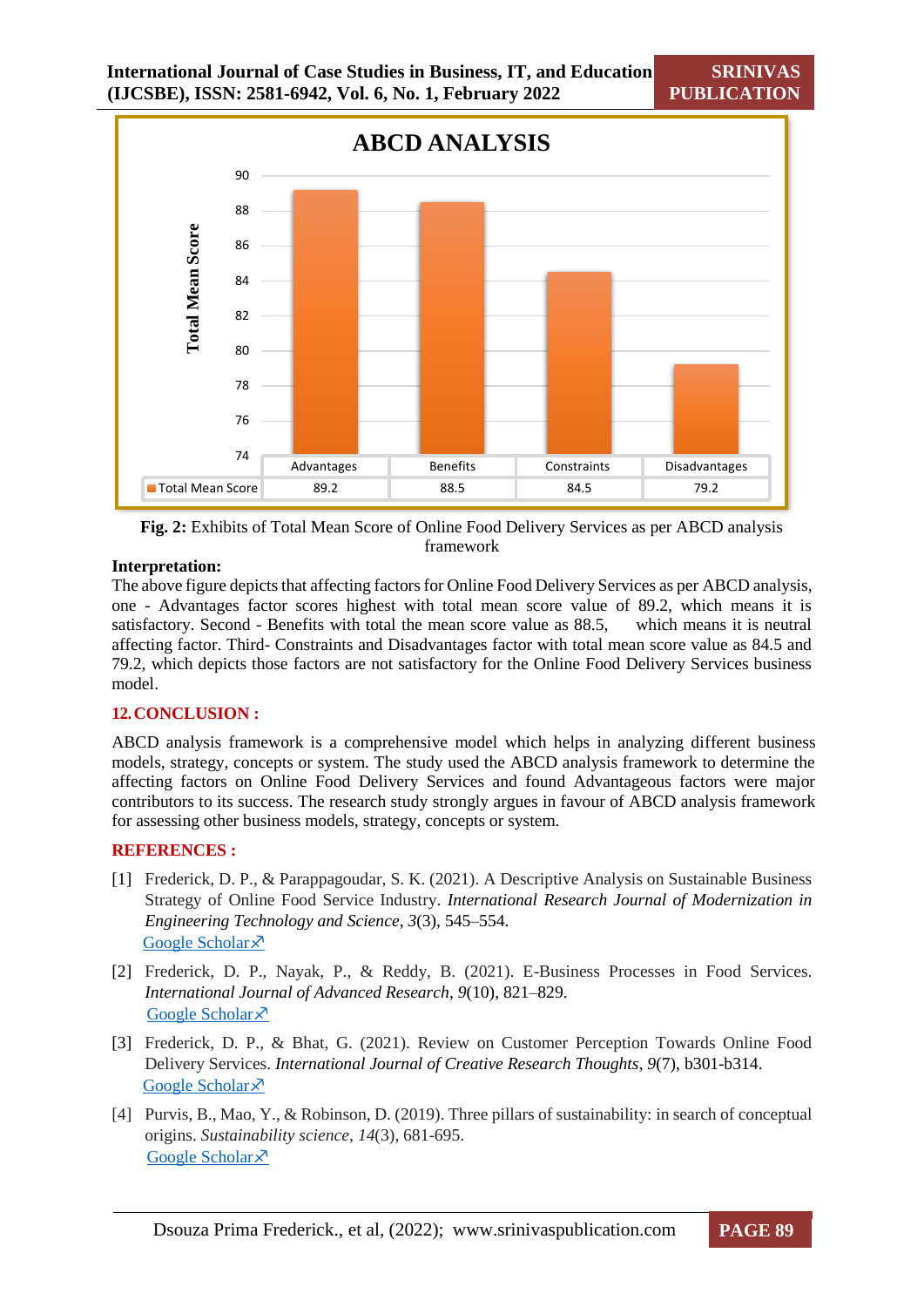- [5] Frederick, D. P., & Parappagoudar, S. K. (2021). SWOC Analysis of Zomato-A Case of Online Food Delivery Services. *International Research Journal of Modernization in Engineering Technology and Science*, *3*(3),537–544. [Google Scholar](https://scholar.google.com/scholar?hl=en&as_sdt=0%2C5&q=SWOC+ANALYSIS+OF+ZOMATO+%E2%80%93+A+CASE+OF+ONLINE+FOOD+DELIVERY+SERVICES&btnG=) ×
- [6] Aithal, P. S., Shailashree, V., & Kumar, P. M. (2015). A new ABCD technique to analyse business models & concepts. *International Journal of Management, IT and Engineering*, *5*(4), 409-423. [Google Scholar](https://scholar.google.com/scholar?hl=en&as_sdt=0%2C5&q=A+New+ABCD+Technique+to+Analyze+Business+Models+%26+Concepts&btnG=) ×
- [7] Aithal, P. S. (2017). Industry Analysis–The First Step in Business Management Scholarly Research. *International Journal of Case Studies in Business, IT and Education (IJCSBE)*, *1*(1), 1- 13. [Google Scholar](https://scholar.google.com/scholar?hl=en&as_sdt=0%2C5&q=Industry+Analysis-+The+First+Step+in+Business+Management+Scholarly+Research%2C&btnG=) ×
- [8] Aithal, P. S., Shailashree, V., & Kumar, P. M. (2015). Application of ABCD Analysis Model for Black Ocean Strategy. *International Journal of Applied Research*, *1*(10), 331-337. [Google Scholar](https://scholar.google.com/scholar?hl=en&as_sdt=0%2C5&q=Application+of+ABCD+Analysis+Model+for+Black+Ocean+Strategy&btnG=)  $\lambda$
- [9] Aithal, P. S., Shailashree, V., & Kumar, P. M. (2016). Analysis of NAAC Accreditation System using ABCD framework. *International Journal of Management, IT and Engineering*, *6*(1), 30-44. [Google Scholar](https://scholar.google.com/scholar?hl=en&as_sdt=0%2C5&q=Analysis+of+NAAC+Accreditation+System+using+ABCD+Framework&btnG=) ×
- [10] Aithal, P. S., Shailashree, V., & Kumar, P. M. (2016). Analysis of NAAC Accreditation System using ABCD framework. *International Journal of Management, IT and Engineering*, *6*(1), 30-44. [Google Scholar](https://scholar.google.com/scholar?hl=en&as_sdt=0%2C5&q=Application+of+ABCD+Analysis+Framework+on+Private+University+System+in+India&btnG=) ×
- [11] Aithal, P. S., Shailashree, V., & Kumar, P. M. (2016). Application of ABCD Analysis Framework on Private University System in India. *International Journal of Management Sciences and Business Research*, *5*(4), 159-170. [Google Scholar](https://scholar.google.com/scholar?hl=en&as_sdt=0%2C5&q=THE+STUDY+OF+NEW+NATIONAL+INSTITUTIONAL+RANKING+SYSTEM+USING+ABCD+FRAMEWORK&btnG=) ×
- [12] Reshma, P. S., Acharya, S., & Aithal, P. S. (2015). Relevance of On-line Office Administration through Working from Home in Future Education System. *International Journal of Application or Innovation in Engineering & Management (IJAIEM)*, *4*(4), 44-53. [Google Scholar](https://scholar.google.com/scholar?hl=en&as_sdt=0%2C5&q=%E2%80%9CRelevance+of+On-line+Office+Administration+through+Working+from+Home+in+Future+Education+System.%E2%80%9D+&btnG=) ×
- [13] Reshma, P. S., Aithal, P. S., & Acharya, S. (2015). An empirical study on Working from Home: A popular e-business model. *International Journal of Advance and Innovative Research*, *2*(2), 12– 18. [Google Scholar](https://scholar.google.com/scholar?hl=en&as_sdt=0%2C5&q=AN+EMPIRICAL+STUDY+ON+WORKING+FROM+HOME%3A+A+POPULAR+E-BUSINESS+MODEL%2C%E2%80%9D&btnG=) ×
- [14] Aithal, P. S., & Suresh Kumar, P. M. (2015). Enhancement of Graduate attributes in Higher Education Institutions through Stage Models. *IMPACT: International Journal of Research in Business Management*, *3*(3), 121-130. [Google Scholar](https://scholar.google.com/scholar?hl=en&as_sdt=0%2C5&q=%E2%80%9CEnhancement+of+Graduate+attributes+in+Higher+Education+Institutions+through+Stage+Models%2C%E2%80%9D+&btnG=) ×
- [15] Aithal, P. S., & Kumar, P. M. (2015). Black Ocean Strategy-A Probe into a new type of Strategy used for Organizational Success. *GE-International Journal of Management Research (GE-IJMR)*, *3*(8), 45-65. [Google Scholar](https://scholar.google.com/scholar?hl=en&as_sdt=0%2C5&q=Black+Ocean+Strategy-A+Probe+into+a+new+type+of+Strategy+used+for+Organizational+Success.%2C%E2%80%9D+&btnG=) ×
- [16] Muduli, A. K., Pati, P. K., & Pattnaik, M. Application of ABCD Analysis Framework on Private University System in India. *IJEMHS, 31*(3),131-135. [Google Scholar](https://scholar.google.com/scholar?hl=en&as_sdt=0%2C5&q=Application+of+ABCD+Analysis+Framework+on+Private+University+System+in+India&btnG=) ×
- [17] Aithal, P. S., & Pai T, V. (2016). Concept of Ideal Software and its Realization Scenarios. *International Journal of Scientific Research and Modern Education (IJSRME)*, *1*(1), 826–837.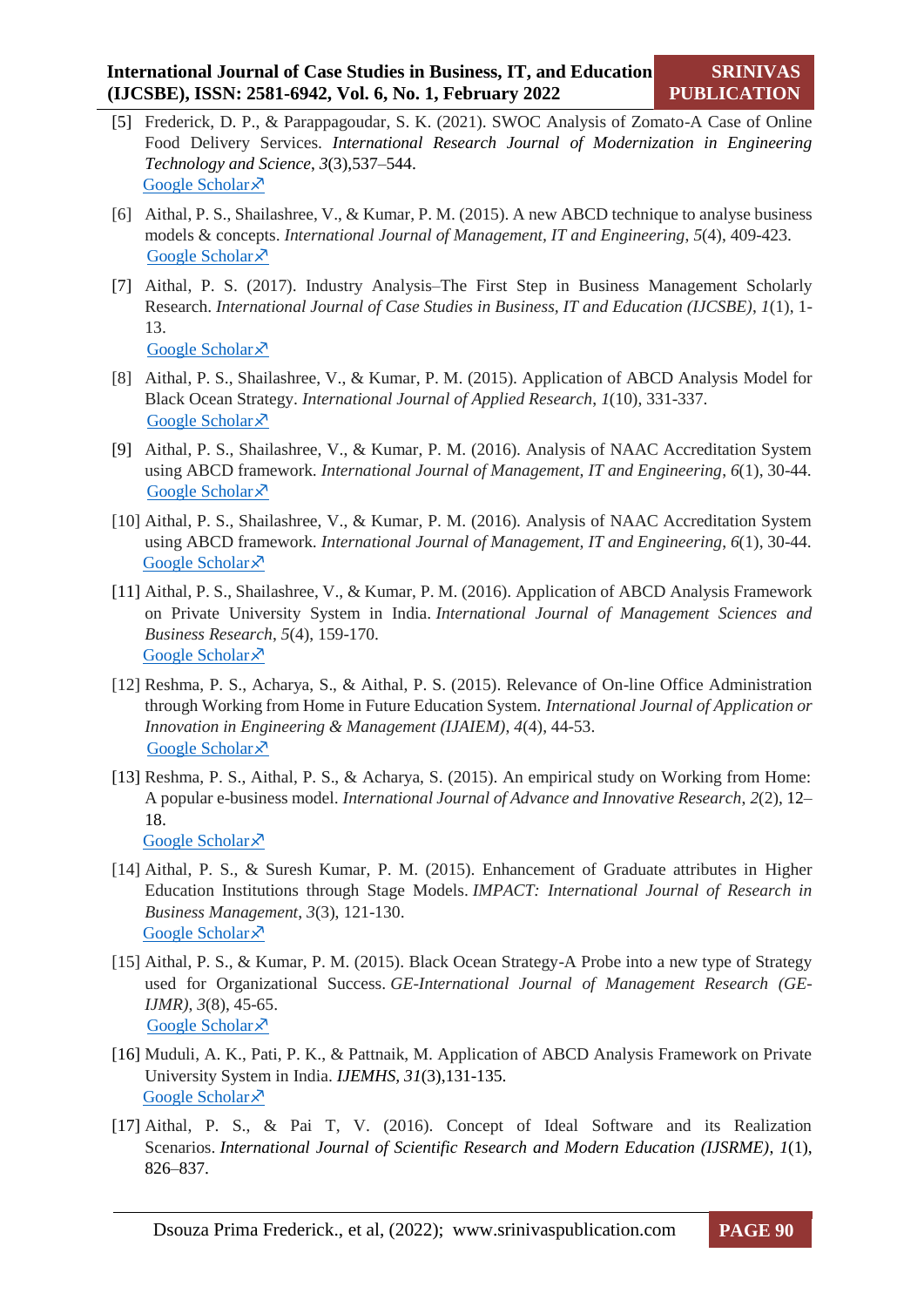[Google Scholar](https://scholar.google.com/scholar?hl=en&as_sdt=0%2C5&q=CONCEPT+OF+IDEAL+SOFTWARE+AND+ITS+REALIZATION+SCENARIOS%2C%E2%80%9D&btnG=)  $\lambda$ 

- [18] Aithal, P. S., VT, S., & Kumar, P. M. (2016). Analysis of ABC Model of Annual Research Productivity using ABCD Framework. *International Journal of Current Research and Modern Education (IJCRME)*, *1*(1), 846-858. [Google Scholar](https://scholar.google.com/scholar?hl=en&as_sdt=0%2C5&q=Analysis+of+ABC+Model+of+Annual+Research+Productivity+using+ABCD+Framework%2C%E2%80%9D&btnG=) ×
- [19] Aithal, S., & Aithal, P. S. (2016). ABCD analysis of Dye-doped Polymers for Photonic Applications. *IRA-International Journal of Applied Sciences*, *4*(3), 358-378. [Google Scholar](https://scholar.google.com/scholar?hl=en&as_sdt=0%2C5&q=%E2%80%9CABCD+analysis+of+Dye-doped+Polymers+for+Photonic+Applications%2C&btnG=) ×
- [20] Aithal, P. S., Kumar, P. M., & Shailashree, V. (2016). Factors & elemental analysis of six thinking hats technique using ABCD framework *IRA-International Journal of Applied Sciences, 1*(1),85- 95.

[Google Scholar](https://scholar.google.com/scholar?hl=en&as_sdt=0%2C5&q=%E2%80%9CFactors+%26+Elemental+Analysis+of+Six+Thinking+Hats+Technique+Using+ABCD+Framework%2C%E2%80%9D+&btnG=) ×

- [21] Aithal, P. S., & Aithal, S. (2017). Factor Analysis based on ABCD Framework on Recently Announced New Research Indices. *International Journal of Management, Technology, and Social Sciences (IJMTS)*, *1*(1), 82-94. [Google Scholar](https://scholar.google.com/scholar?hl=en&as_sdt=0%2C5&q=%E2%80%9CFactor+Analysis+based+on+ABCD+Framework+on+Recently+Announced+New+Research+Indices&btnG=) ×
- [22] Aithal, A., & Aithal, P. S. (2017). ABCD analysis of task shifting–an optimum alternative solution to professional healthcare personnel shortage. *International Journal of Health Sciences and Pharmacy (IJHSP)*, *1*(2), 36-51. [Google Scholar](https://scholar.google.com/scholar?hl=en&as_sdt=0%2C5&q=%E2%80%9CABCD+Analysis+of+Task+Shifting-An+optimum+Alternative+Solution+to+Professional+Healthcare+Personnel+Shortage&btnG=) ×
- [23] Shenoy, V., & Aithal, P. S. (2017). Quantitative ABCD Analysis of IEDRA Model of Placement Determination. *International Journal of Case Studies in Business, IT and Education (IJCSBE)*, *1*(2), 103-113. [Google Scholar](https://scholar.google.com/scholar?hl=en&as_sdt=0%2C5&q=%E2%80%9CQuantitative+ABCD+Analysis+of+IEDRA+Model+of+Placement+Determination%2C%E2%80%9D+&btnG=) ×
- [24] Raj, K., & Aithal, P. S. (2018). Generating Wealth at the Base of the Pyramid–a Study Using ABCD Analysis Technique. *International Journal of Computational Research and Development (IJCRD)*, *3*(1), 68-76. [Google Scholar](https://scholar.google.com/scholar?q=%E2%80%9CGenerating+Wealth+at+the+Base+of+the+Pyramid-A+Study+using+ABCD+Analysis+Technique&hl=en&as_sdt=0,5) ×
- [25] Aithal, P. S., & Kumar, P. M. (2016). Analysis of Choice Based Credit System in Higher Education. *International Journal of Engineering Research and Modern Education (IJERME), I*(*I)*, 278-284. [Google Scholar](https://scholar.google.com/scholar?hl=en&as_sdt=0%2C5&q=ANALYSIS+OF+CHOICE+BASED+CREDIT+SYSTEM+IN+HIGHER+EDUCATION%2C%E2%80%9D+&btnG=) ×
- [26] Aithal, P. S., & Kumar, P. M. (2016). Organizational behaviour in 21st century– 'Theory A' for managing people for performance. *IOSR Journal of Business and Management (IOSR-JBM)*, *18*(7), 126-134. [Google Scholar](https://scholar.google.com/scholar?hl=en&as_sdt=0%2C5&q=Organizational+Behaviour+in+21+st+Century-%E2%80%99Theory+A%E2%80%99+for+Managing+People+for+Performance%2C%E2%80%9D+&btnG=) ×
- [27] Aithal, P. S. (2016). Smart Library Model for Future Generations. *International Journal of Engineering Research and Modern Education (IJERME)*, *1*(1), 693-703. [Google Scholar](https://scholar.google.com/scholar?hl=en&as_sdt=0%2C5&q=%E2%80%9CSMART+LIBRARY+MODELS+FOR+FUTURE+GENERATIONS%2C%E2%80%9D+&btnG=) ×
- [28] Aithal, P. S., & Rao, P. (2016). Green education concepts & strategies in higher education model. *International Journal of Scientific Research and Modern Education (IJSRME)*, *1*(1),793– 802. [Google Scholar](https://scholar.google.com/scholar?hl=en&as_sdt=0%2C5&q=GREEN+EDUCATION+CONCEPTS+%26+STRATEGIES+IN+HIGHER+EDUCATION+MODEL&btnG=) ×
- [29] Rogers, E. M. (1995). Diffusion of Innovation: modifications of a model for telecommunications. In *Die diffusion von innovationen in der telekommunikation* (pp. 25-38). Springer, Berlin, Heidelberg.